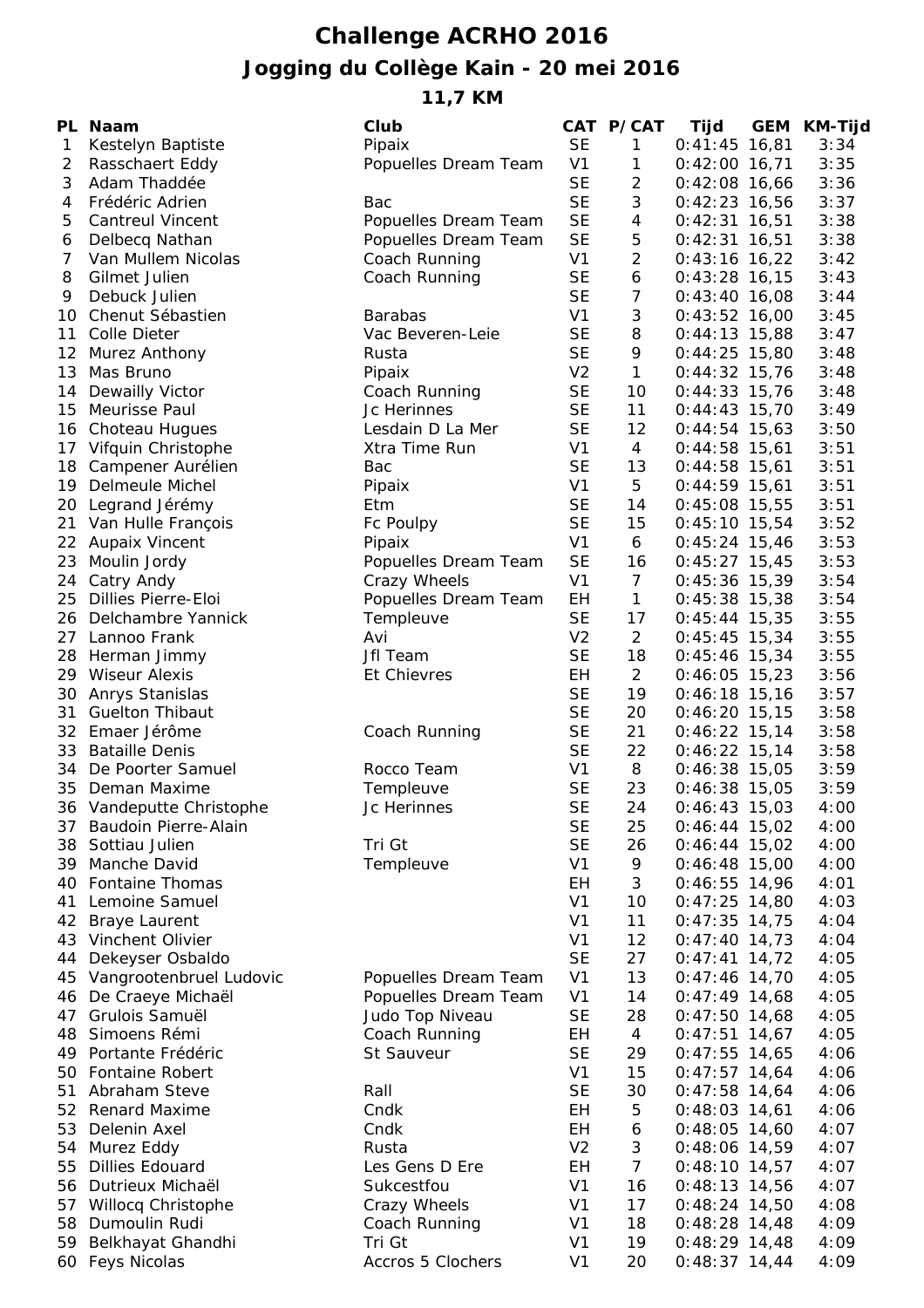|     | PL Naam                                    | Club                     |                | CAT P/CAT      | Tijd            | GEM | KM-Tijd |
|-----|--------------------------------------------|--------------------------|----------------|----------------|-----------------|-----|---------|
| 61  | Dhallewyn Jérôme                           | Prfm                     | V <sub>1</sub> | 21             | $0:48:41$ 14,42 |     | 4:10    |
|     | 62 Duquesne Yvan                           |                          | V <sub>2</sub> | $\overline{4}$ | $0:48:42$ 14,41 |     | 4:10    |
|     | 63 Dellemme Bruno                          | Templeuve                | V <sub>1</sub> | 22             | $0:48:47$ 14,39 |     | 4:10    |
|     | 64 Brousse Jerome                          |                          | V <sub>1</sub> | 23             | $0:48:48$ 14,39 |     | 4:10    |
|     | 65 Chuffart Christophe                     | Ktc                      | <b>SE</b>      | 31             | $0:48:53$ 14,36 |     | 4:11    |
|     | 66 Moulin Fabien                           | Les Gens D Ere           | <b>SE</b>      | 32             | $0:48:54$ 14,36 |     | 4:11    |
|     | 67 Deroissart Philippe                     |                          | V <sub>1</sub> | 24             | $0:49:01$ 14,32 |     | 4:11    |
|     | 68 Leclercq Eddy                           | Kain B                   | V <sub>3</sub> | $\mathbf{1}$   | $0:49:02$ 14,32 |     | 4:11    |
|     | 69 Cornet Marc                             | Templeuve                | V <sub>2</sub> | $\mathbf 5$    | $0:49:03$ 14,31 |     | 4:12    |
|     | 70 Vandenberghe Jean-François              |                          | <b>SE</b>      | 33             | $0:49:08$ 14,29 |     | 4:12    |
| 71  | Silva Francesco                            | Bac                      | <b>SE</b>      | 34             | $0:49:10$ 14,28 |     | 4:12    |
|     | 72 Wattiez Simon                           |                          | <b>SE</b>      | 35             | $0:49:15$ 14,25 |     | 4:13    |
|     | 73 Colin Laurent                           | Jc Blandain              | V <sub>1</sub> | 25             | $0:49:16$ 14,25 |     | 4:13    |
|     | 74 Delva Christian                         |                          | V <sub>1</sub> | 26             | $0:49:17$ 14,24 |     | 4:13    |
|     | 75 Cloet Jean-Christophe                   | Puff Puff                | <b>SE</b>      | 36             | $0:49:19$ 14,23 |     | 4:13    |
|     | 76 Fontaine Thierry                        | Templeuve                | V <sub>2</sub> | 6              | $0:49:20$ 14,23 |     | 4:13    |
| 77  | Simon David                                | Velaines                 | V <sub>1</sub> | 27             | $0:49:21$ 14,22 |     | 4:13    |
| 78  | Lecolier Loic                              |                          | EH             | 8              | $0:49:21$ 14,22 |     | 4:13    |
| 79  | Stocman Yannick                            | Cap Team                 | <b>SE</b>      | 37             | $0:49:22$ 14,22 |     | 4:13    |
| 80  | Gobbe Nicolas                              |                          | <b>SE</b>      | 38             | $0:49:25$ 14,21 |     | 4:13    |
| 81  | Mestag Benoit                              |                          | <b>SE</b>      | 39             | $0:49:25$ 14,21 |     | 4:13    |
| 82  | Moulin Cédric                              | Les Gens D Ere           | <b>SE</b>      | 40             | $0:49:31$ 14,18 |     | 4:14    |
|     | 83 Vermeersch Koen                         | Vac Beveren-Leie         | V <sub>1</sub> | 28             | $0:49:34$ 14,16 |     | 4:14    |
|     | 84 Glorieux Jonathan                       |                          | <b>SE</b>      | 41             | $0:49:39$ 14,14 |     | 4:15    |
| 85  | Nicolas Marc-Alfred                        | Coach Running            | <b>SE</b>      | 42             | $0:49:41$ 14,13 |     | 4:15    |
|     | 86 Aresu Fabian                            |                          | <b>SE</b>      | 43             | $0:49:46$ 14,11 |     | 4:15    |
| 87  | Cabo Thibaut                               |                          | <b>SE</b>      | 44             | $0:49:48$ 14,10 |     | 4:15    |
|     | 88 Fretin Philippe                         | Accros 5 Clochers        | V <sub>1</sub> | 29             | $0:49:49$ 14,09 |     | 4:15    |
| 89  | Soldai Patrick                             | Halluin                  | V <sub>3</sub> | 2              | $0:49:50$ 14,09 |     | 4:16    |
|     | 90 Berton Axel                             |                          | V <sub>2</sub> | $\overline{7}$ | $0:49:51$ 14,08 |     | 4:16    |
| 91  | Devolder Kevin                             |                          | <b>SE</b>      | 45             | $0:49:55$ 14,06 |     | 4:16    |
|     | 92 Van Driessche Damien                    | Velaines                 | V <sub>1</sub> | 30             | $0:49:59$ 14,04 |     | 4:16    |
|     | 93 Camberlin Laurent                       | Popuelles Dream Team     | <b>SE</b>      | 46             | $0:50:02$ 14,03 |     | 4:17    |
| 94. | Maton Laurent                              | Diablo                   | V <sub>1</sub> | 31             | $0:50:09$ 14,00 |     | 4:17    |
| 95  | Grimonprez Julien                          | Tri Gt                   | <b>SE</b>      | 47             | $0:50:20$ 13,95 |     | 4:18    |
|     | 96 Daels Sébastien                         | Popuelles Dream Team     | <b>SE</b>      | 48             | $0:50:23$ 13,93 |     | 4:18    |
|     | 97 Desmedt Éric                            |                          | <b>SE</b>      | 49             | 0:50:26 13,92   |     | 4:19    |
|     | 98 Feys Thomas                             | <b>Accros 5 Clochers</b> | EH             | 9              | $0:50:31$ 13,90 |     | 4:19    |
|     | 99 Derycke Vincent                         | Mmm                      | V <sub>2</sub> | 8              | $0:50:36$ 13,87 |     | 4:19    |
|     | 100 Clerx Vincent                          | Pipaix                   | V <sub>1</sub> | 32             | $0:50:44$ 13,84 |     | 4:20    |
|     | 101 Clerx Sébastien                        | Pipaix                   | <b>SE</b>      | 50             | $0:50:46$ 13,83 |     | 4:20    |
|     | 102 Bonnier Mathieu                        | Pipaix                   | <b>SE</b>      | 51             | $0:50:47$ 13,82 |     | 4:20    |
|     |                                            | 4 To Run                 | V <sub>1</sub> | 33             | $0:50:49$ 13,81 |     | 4:21    |
|     | 103 Ledegank Kurt<br>104 Bevernaegie Chris |                          | V <sub>1</sub> | 34             | $0:50:56$ 13,78 |     | 4:21    |
|     | 105 Cornu Gaëtan                           | Kain B                   | V <sub>2</sub> | 9              | $0:50:57$ 13,78 |     | 4:21    |
|     | 106 Guizard Olivier                        |                          | V <sub>2</sub> | 10             | $0:50:59$ 13,77 |     | 4:21    |
|     | 107 De Saint Martin Alain                  | <b>Farmers Club</b>      | <b>SE</b>      | 52             | $0:51:01$ 13,76 |     | 4:22    |
|     | 108 Baudry Jérémy                          | Kain B                   | <b>SE</b>      | 53             | $0:51:13$ 13,71 |     | 4:23    |
|     | 109 Rochez Sébastien                       | Accros 5 Clochers        | V <sub>1</sub> | 35             |                 |     | 4:23    |
|     |                                            |                          | <b>SE</b>      | 54             | $0:51:15$ 13,70 |     | 4:23    |
|     | 110 Hajdu Valentin                         |                          | <b>SE</b>      |                | $0:51:15$ 13,70 |     |         |
|     | 111 Delecluse Maxime                       |                          |                | 55             | $0:51:16$ 13,69 |     | 4:23    |
|     | 112 Duthoit Bénédicte                      | Jc Herinnes              | A <sub>1</sub> | $\mathbf{1}$   | $0:51:17$ 13,69 |     | 4:23    |
|     | 113 Dupont Michaël                         | Coach Running            | <b>SE</b>      | 56             | $0:51:21$ 13,67 |     | 4:23    |
|     | 114 Vastrat Michaël                        | Judo Top Niveau          | V <sub>1</sub> | 36             | $0:51:23$ 13,66 |     | 4:24    |
|     | 115 Malo Jacky                             |                          | V <sub>2</sub> | 11             | $0:51:23$ 13,66 |     | 4:24    |
|     | 116 Rogge Johan                            | Vad                      | V4             | $\mathbf{1}$   | $0:51:29$ 13,64 |     | 4:24    |
|     | 117 Samain Anthony                         | Coach Running            | V <sub>1</sub> | 37             | $0:51:30$ 13,63 |     | 4:24    |
|     | 118 Deroubaix François                     | Popuelles Dream Team     | <b>SE</b>      | 57             | $0:51:33$ 13,62 |     | 4:24    |
|     | 119 Habert Jean-Philippe                   |                          | <b>SE</b>      | 58             | $0:51:33$ 13,62 |     | 4:24    |
|     | 120 Legast François                        | Coach Running            | <b>SE</b>      | 59             | $0:51:34$ 13,61 |     | 4:24    |
|     | 121 Marquant Louis                         | Jc Herinnes              | EH             | 10             | $0:51:35$ 13,61 |     | 4:25    |
|     | 122 Balcaen Philippe                       |                          | V <sub>2</sub> | 12             | $0:51:35$ 13,61 |     | 4:25    |
|     | 123 De Vos Rafaël                          | Cndk                     | EH             | 11             | $0:51:46$ 13,56 |     | 4:25    |
|     | 124 Deprez Damien                          |                          | <b>SE</b>      | 60             | $0:51:48$ 13,55 |     | 4:26    |
|     | 125 Mahiez David                           | Fit For Fun              | V <sub>1</sub> | 38             | $0:51:49$ 13,55 |     | 4:26    |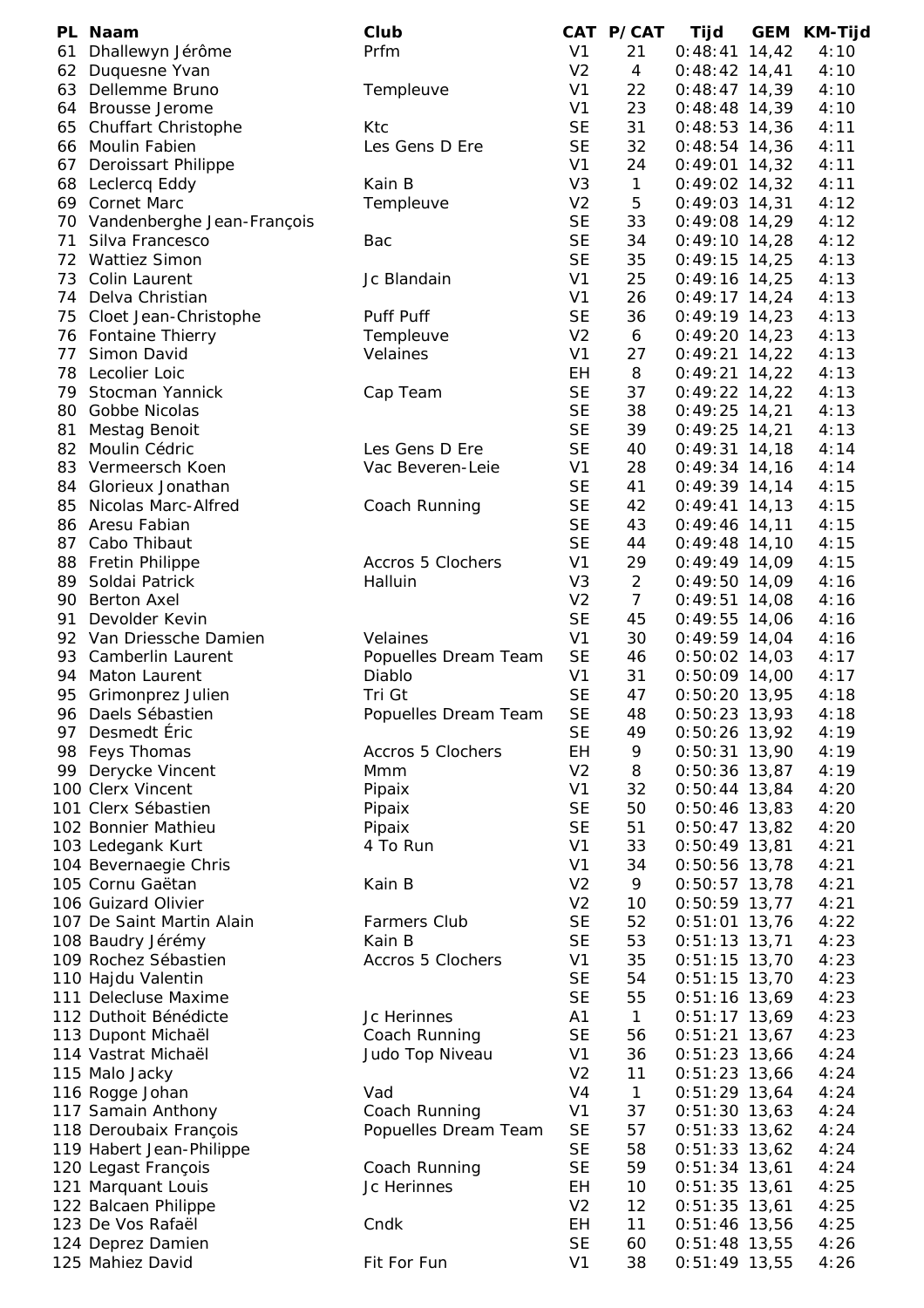| PL Naam                     | Club                     |                | CAT P/CAT      | Tijd            | <b>GEM</b> | <b>KM-Tijd</b> |
|-----------------------------|--------------------------|----------------|----------------|-----------------|------------|----------------|
| 126 Crommelinck Stéphane    | Lesdain D La Mer         | <b>SE</b>      | 61             | $0:51:53$ 13,53 |            | 4:26           |
| 127 Lefebvre Jérôme         |                          | <b>SE</b>      | 62             | $0:51:54$ 13,53 |            | 4:26           |
| 128 Jouret Julien           | <b>B Betes De Course</b> | <b>SE</b>      | 63             | $0:51:55$ 13,52 |            | 4:26           |
| 129 Cuvelier Gilles         | <b>Tortues Meslin</b>    | <b>SE</b>      | 64             | $0:51:56$ 13,52 |            | 4:26           |
| 130 Voet Lieven             | Livofi                   | V <sub>1</sub> | 39             | $0:51:59$ 13,50 |            | 4:27           |
| 131 Van Ussel Bruno         |                          | <b>SE</b>      | 65             | $0:52:01$ 13,50 |            | 4:27           |
| 132 Papalia Benedetto       | Rusta                    | V <sub>1</sub> | 40             | $0:52:02$ 13,49 |            | 4:27           |
| 133 Minet Jimmy             | Et Enghien               | <b>SE</b>      | 66             | $0:52:03$ 13,49 |            | 4:27           |
| 134 Descarpentries Fabrice  |                          | V <sub>1</sub> | 41             | $0:52:05$ 13,48 |            | 4:27           |
| 135 Dewaelle Michel         |                          | V <sub>1</sub> | 42             | $0:52:09$ 13,46 |            | 4:27           |
| 136 Grumermer Christian     |                          | <b>SE</b>      | 67             | $0:52:09$ 13,46 |            | 4:27           |
| 137 Simon Jason             |                          | <b>SE</b>      | 68             | $0:52:09$ 13,46 |            | 4:27           |
| 138 Delvigne Julien         | Templeuve                | <b>SE</b>      | 69             | $0:52:10$ 13,46 |            | 4:28           |
| 139 Lesne Benoît            | Coach Running            | V <sub>1</sub> | 43             | $0:52:13$ 13,44 |            | 4:28           |
| 140 Timmerman Sébastien     | Jc Luingne               | <b>SE</b>      | 70             | $0:52:14$ 13,44 |            | 4:28           |
| 141 Vandenbroucke Gino      | Mmm                      | V <sub>2</sub> | 13             | $0:52:16$ 13,43 |            | 4:28           |
| 142 Vaucant Adrien          | <b>Farmers Club</b>      | <b>SE</b>      | 71             | $0:52:16$ 13,43 |            | 4:28           |
|                             |                          | <b>SE</b>      | 72             |                 |            | 4:28           |
| 143 Genonceaux Eric         | Popuelles Dream Team     |                |                | $0:52:17$ 13,43 |            |                |
| 144 Dorchy Quentin          | Templeuve                | V <sub>1</sub> | 44             | $0:52:18$ 13,42 |            | 4:28           |
| 145 Loiselet Laurent        |                          | <b>SE</b>      | 73             | $0:52:21$ 13,41 |            | 4:28           |
| 146 Rozel Gauthier          |                          | V <sub>1</sub> | 45             | $0:52:24$ 13,40 |            | 4:29           |
| 147 Van Eeckhout Dirk       | Vac Beveren-Leie         | V <sub>2</sub> | 14             | $0:52:27$ 13,38 |            | 4:29           |
| 148 Giannone Aldo           | Templeuve                | V <sub>1</sub> | 46             | $0:52:30$ 13,37 |            | 4:29           |
| 149 Depraetere Eric         | Jc Herinnes              | V <sub>1</sub> | 47             | $0:52:31$ 13,37 |            | 4:29           |
| 150 Vanhauwaert Pierre      | Velaines                 | V <sub>2</sub> | 15             | $0:52:32$ 13,36 |            | 4:29           |
| 151 Delplace Jean-Noël      |                          | V <sub>2</sub> | 16             | $0:52:34$ 13,35 |            | 4:30           |
| 152 Leleu Sylvain           |                          | <b>SE</b>      | 74             | $0:52:35$ 13,35 |            | 4:30           |
| 153 De Frene Tom            |                          | EH             | 12             | $0:52:35$ 13,35 |            | 4:30           |
| 154 Deroo Dwight            | Enfer des Collines       | <b>EH</b>      | 13             | $0:52:37$ 13,34 |            | 4:30           |
| 155 Lejeune Simon           |                          | <b>SE</b>      | 75             | $0:52:38$ 13,34 |            | 4:30           |
| 156 Vanhaute Chris          |                          | V <sub>2</sub> | 17             | $0:52:39$ 13,33 |            | 4:30           |
| 157 Van Ceunebroeck Michel  | Jc Des Collines          | V <sub>1</sub> | 48             | $0:52:42$ 13,32 |            | 4:30           |
| 158 Ervyn Gonzague          |                          | <b>SE</b>      | 76             | $0:52:42$ 13,32 |            | 4:30           |
| 159 Bury Gaylord            |                          | <b>SE</b>      | 77             | $0:52:43$ 13,32 |            | 4:30           |
| 160 Petillon Philippe       |                          | <b>SE</b>      | 78             | $0:52:44$ 13,31 |            | 4:30           |
| 161 Denays Charlotte        | Rusta                    | DA             | $\mathbf{1}$   | $0:52:45$ 13,31 |            | 4:31           |
| 162 Milcent Grégory         | Xtra Time Run            | <b>SE</b>      | 79             | $0:52:47$ 13,30 |            | 4:31           |
| 163 Poulaert Didier         |                          | V <sub>1</sub> | 49             | $0:52:49$ 13,29 |            | 4:31           |
|                             | Rolling Bananas          |                |                |                 |            |                |
| 164 Fouquette Sébastien     | Addm Ogy                 | V <sub>1</sub> | 50             | $0:52:49$ 13,29 |            | 4:31           |
| 165 Brichaut Olivier        |                          | V <sub>1</sub> | 51             | $0:52:54$ 13,27 |            | 4:31           |
| 166 Pecquereau Raphaël      |                          | <b>SE</b>      | 80             | $0:52:55$ 13,27 |            | 4:31           |
| 167 Allard Anthony          | Les Gens D Ere           | <b>SE</b>      | 81             | $0:52:55$ 13,27 |            | 4:31           |
| 168 Lemaitre Michel         | Jc Herinnes              | V <sub>2</sub> | 18             | $0:52:56$ 13,26 |            | 4:31           |
| 169 Opsomer Bruno           | Les Potes O              | <b>SE</b>      | 82             | $0:53:01$ 13,24 |            | 4:32           |
| 170 Denil Bernard           | Spho                     | V <sub>1</sub> | 52             | $0:53:03$ 13,23 |            | 4:32           |
| 171 Duquenne Michel         | Jcsa                     | V <sub>3</sub> | 3              | $0:53:04$ 13,23 |            | 4:32           |
| 172 Vansteenkiste Véronique | Cap Team                 | A <sub>1</sub> | $\overline{2}$ | $0:53:07$ 13,22 |            | 4:32           |
| 173 Stock Pierre-Jean       |                          | V <sub>1</sub> | 53             | $0:53:14$ 13,19 |            | 4:33           |
| 174 Stievenart Frédéric     |                          | V <sub>1</sub> | 54             | $0:53:16$ 13,18 |            | 4:33           |
| 175 Platevoet Arthur        | Cndk                     | EH             | 14             | $0:53:17$ 13,17 |            | 4:33           |
| 176 Lefebvre Nicolas        | Templeuve                | V <sub>2</sub> | 19             | $0:53:17$ 13,17 |            | 4:33           |
| 177 Van Dyk Damien          | Templeuve                | V <sub>1</sub> | 55             | $0:53:17$ 13,17 |            | 4:33           |
| 178 Billiet Fabrice         | St Sauveur               | V <sub>2</sub> | 20             | $0:53:18$ 13,17 |            | 4:33           |
| 179 Denuncq Nicolas         | Velaines                 | <b>SE</b>      | 83             | $0:53:18$ 13,17 |            | 4:33           |
| 180 Stalens Jean-Philippe   |                          | V <sub>2</sub> | 21             | $0:53:19$ 13,17 |            | 4:33           |
| 181 Gizzi Dorothée          |                          | A1             | 3              | $0:53:20$ 13,16 |            | 4:34           |
| 182 Blondiaux Maxime        | Le 100 Club              | <b>SE</b>      | 84             | $0:53:21$ 13,16 |            | 4:34           |
| 183 Lambert Pierre          | Cndk                     | EH             | 15             | $0:53:23$ 13,15 |            | 4:34           |
| 184 Mangeon David           |                          | V <sub>1</sub> | 56             | $0:53:24$ 13,15 |            | 4:34           |
|                             | Prfm                     | V <sub>2</sub> | 22             | $0:53:28$ 13,13 |            | 4:34           |
| 185 Tanghe Pascal           |                          |                | 57             |                 |            |                |
| 186 Lionaise Miguël         | <b>Team Marley</b>       | V <sub>1</sub> |                | $0:53:28$ 13,13 |            | 4:34           |
| 187 Deplechin Thomas        |                          | <b>SE</b>      | 85             | $0:53:29$ 13,13 |            | 4:34           |
| 188 Brotcorne Maxime        |                          | EH             | 16             | $0:53:32$ 13,11 |            | 4:35           |
| 189 Taskin Kenan            | Kain B                   | <b>SE</b>      | 86             | $0:53:32$ 13,11 |            | 4:35           |
| 190 Marliot Christophe      | Templeuve                | <b>SE</b>      | 87             | $0:53:36$ 13,10 |            | 4:35           |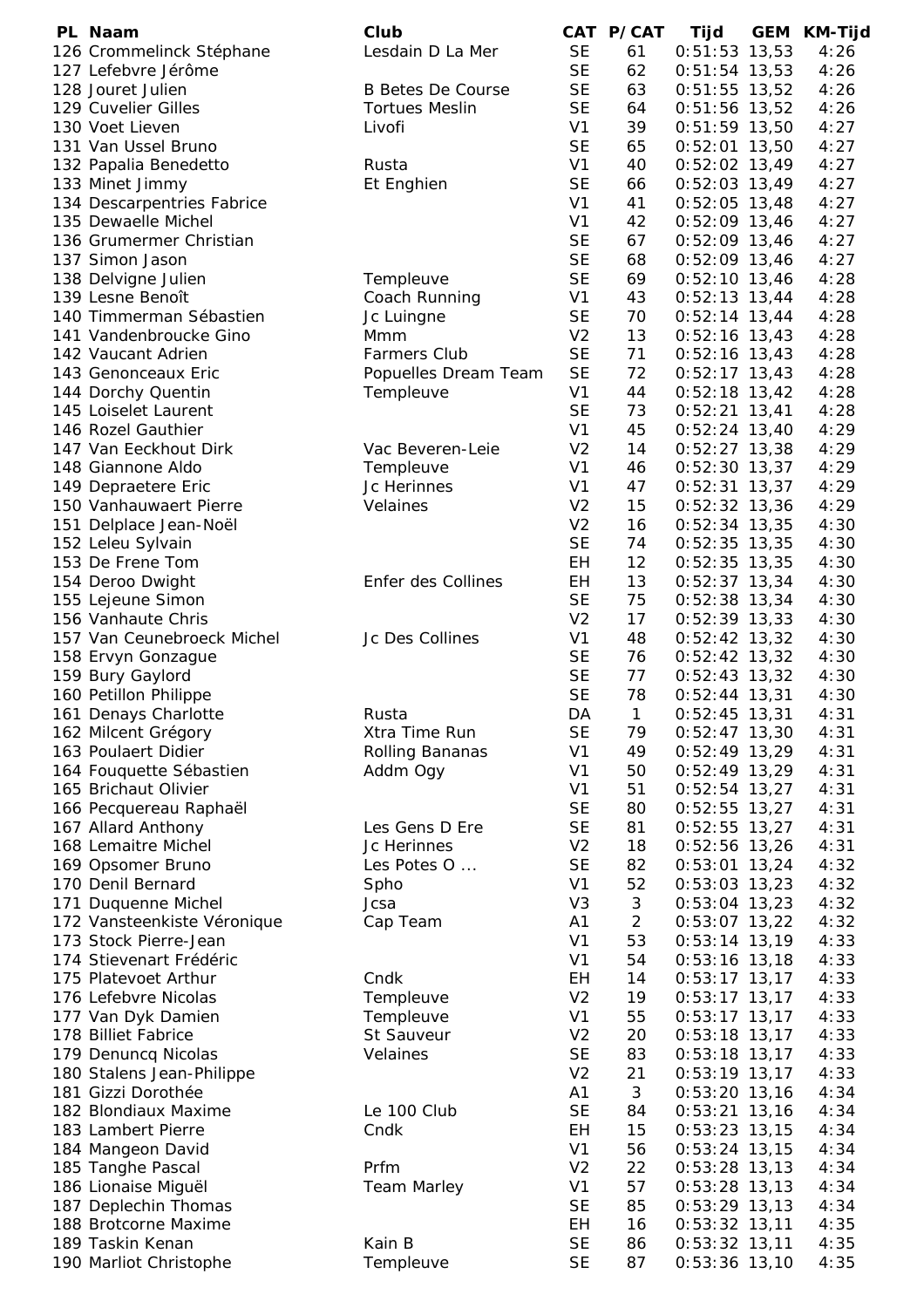| PL Naam                  | Club                     |                | CAT P/CAT      | Tijd            | GEM | KM-Tijd |
|--------------------------|--------------------------|----------------|----------------|-----------------|-----|---------|
| 191 Descamps Nicolas     |                          | <b>SE</b>      | 88             | $0:53:37$ 13,09 |     | 4:35    |
| 192 Toubeau Dominique    | Spho                     | V <sub>2</sub> | 23             | $0:53:41$ 13,08 |     | 4:35    |
| 193 Devroede Norbert     | Popuelles Dream Team     | V <sub>3</sub> | $\overline{4}$ | $0:53:45$ 13,06 |     | 4:36    |
| 194 Rozmanowski Cédric   |                          | V <sub>1</sub> | 58             | $0:53:50$ 13,04 |     | 4:36    |
| 195 Marginet Olivier     | Jc Herinnes              | V <sub>1</sub> | 59             | $0:53:51$ 13,04 |     | 4:36    |
| 196 Grivet Dominique     | Coach Running            | V <sub>1</sub> | 60             | $0:53:54$ 13,02 |     | 4:36    |
| 197 Cambier Pierre       | Coach Running            | V <sub>1</sub> | 61             | $0:53:56$ 13,02 |     | 4:37    |
| 198 Beghin Jean-François | Popuelles Dream Team     | V <sub>1</sub> | 62             | $0:54:00$ 13,00 |     | 4:37    |
| 199 Lechantre Sylvette   |                          | A1             | $\overline{4}$ | $0:54:03$ 12,99 |     | 4:37    |
| 200 Jouin Roger          |                          | V <sub>2</sub> | 24             | 0:54:08 12,97   |     | 4:38    |
| 201 Van Caenegem Vincent | <b>Et Chievres</b>       | <b>SE</b>      | 89             | $0:54:13$ 12,95 |     | 4:38    |
| 202 Noyelle Julie        |                          | DA             | $\overline{2}$ | $0:54:14$ 12,94 |     | 4:38    |
| 203 Archelon Frédéric    |                          | V <sub>1</sub> | 63             | $0:54:16$ 12,94 |     | 4:38    |
| 204 Deldaele Basile      |                          | <b>SE</b>      | 90             | $0:54:17$ 12,93 |     | 4:38    |
| 205 Decroïe Alain        | Addm Ogy                 | V <sub>2</sub> | 25             | $0:54:18$ 12,93 |     | 4:38    |
| 206 De Cubber Jacques    | Bac                      | V <sub>2</sub> | 26             | $0:54:19$ 12,92 |     | 4:39    |
| 207 Velghe Arnaud        | <b>Farmers Club</b>      | <b>SE</b>      | 91             | $0:54:20$ 12,92 |     | 4:39    |
|                          |                          | V <sub>1</sub> | 64             |                 |     |         |
| 208 Roelens Marc-Olivier | Jupiteam                 |                |                | $0:54:21$ 12,92 |     | 4:39    |
| 209 Wacheul Dimitri      | <b>Eclates Peruwelz</b>  | V <sub>1</sub> | 65             | $0:54:21$ 12,92 |     | 4:39    |
| 210 Braquenier Benoît    | <b>B Betes De Course</b> | <b>SE</b>      | 92             | $0:54:22$ 12,91 |     | 4:39    |
| 211 Henry Michel         |                          | V <sub>1</sub> | 66             | $0:54:25$ 12,90 |     | 4:39    |
| 212 Lefevre Thierry      | Templeuve                | V <sub>2</sub> | 27             | $0:54:26$ 12,90 |     | 4:39    |
| 213 Dutillieut François  | Accros 5 Clochers        | V <sub>1</sub> | 67             | $0:54:30$ 12,88 |     | 4:39    |
| 214 Deconinck Jérôme     | Puff Puff                | <b>SE</b>      | 93             | $0:54:31$ 12,88 |     | 4:40    |
| 215 Dillies Bernard      | <b>Farmers Club</b>      | V <sub>2</sub> | 28             | $0:54:33$ 12,87 |     | 4:40    |
| 216 Vercruysse Thibaut   | Tri Gt                   | <b>SE</b>      | 94             | $0:54:34$ 12,86 |     | 4:40    |
| 217 Geets Cédric         |                          | <b>SE</b>      | 95             | $0:54:35$ 12,86 |     | 4:40    |
| 218 Pinon Pablo          |                          | <b>SE</b>      | 96             | $0:54:36$ 12,86 |     | 4:40    |
| 219 Chapuis Fabien       | <b>Eclates Peruwelz</b>  | V <sub>1</sub> | 68             | $0:54:39$ 12,85 |     | 4:40    |
| 220 Depret David         |                          | V <sub>1</sub> | 69             | $0:54:42$ 12,83 |     | 4:41    |
| 221 Vrancx André         | Addm Ogy                 | V <sub>1</sub> | 70             | $0:54:42$ 12,83 |     | 4:41    |
| 222 Cardon Fabrice       |                          | V <sub>1</sub> | 71             | $0:54:43$ 12,83 |     | 4:41    |
| 223 Storme Rémy          |                          | <b>SE</b>      | 97             | $0:54:43$ 12,83 |     | 4:41    |
| 224 Foucart Marvin       |                          | EH             | 17             | $0:54:43$ 12,83 |     | 4:41    |
| 225 Vanaerde Charlotte   |                          | DA             | 3              | $0:54:44$ 12,83 |     | 4:41    |
| 226 Meurist Julien       |                          | EH             | 18             | $0:54:44$ 12,83 |     | 4:41    |
| 227 Jaspard Stéphane     | Fit For Fun              | <b>SE</b>      | 98             | $0:54:45$ 12,82 |     | 4:41    |
| 228 Vancaenegem Valentin |                          | <b>SE</b>      | 99             | $0:54:47$ 12,81 |     | 4:41    |
| 229 De Jaegere Jari      | <b>NIt</b>               | EH             | 19             | $0:54:50$ 12,80 |     | 4:41    |
| 230 Lepoutre Vincent     |                          | V <sub>1</sub> | 72             | $0:54:51$ 12,80 |     | 4:41    |
| 231 Desmette Hugues      |                          | V <sub>2</sub> | 29             | $0:54:52$ 12,79 |     | 4:41    |
| 232 Platteau Emmanuel    | Et Chievres              | V <sub>1</sub> | 73             | $0:54:53$ 12,79 |     | 4:41    |
| 233 Deveux Stéphane      | 4 To Run                 | V <sub>1</sub> | 74             | $0:54:53$ 12,79 |     | 4:41    |
| 234 Allard Thierry       | Accros 5 Clochers        | V <sub>1</sub> | 75             | $0:54:55$ 12,78 |     | 4:42    |
| 235 Lietard Audry        |                          | <b>SE</b>      | 100            | $0:54:58$ 12,77 |     | 4:42    |
| 236 Carpentier Sylvie    | Coach Running            | DA             | $\overline{4}$ | $0:54:59$ 12,77 |     | 4:42    |
| 237 Mertens Pascal       | Cocoach                  | V <sub>2</sub> | 30             | $0:55:00$ 12,76 |     | 4:42    |
| 238 Depluverez Paul      | Addm Ogy                 | V <sub>2</sub> | 31             | $0:55:02$ 12,76 |     | 4:42    |
| 239 Tuyttens Carl        | Enfer des Collines       | V <sub>2</sub> | 32             | $0:55:04$ 12,75 |     | 4:42    |
| 240 Verpeut Valentin     | Cndk                     | <b>SE</b>      | 101            | $0:55:04$ 12,75 |     | 4:42    |
| 241 Degryse Quentin      |                          | <b>SE</b>      | 102            | $0:55:08$ 12,73 |     | 4:43    |
| 242 Ergo Philippe        | Jc Herinnes              | V <sub>1</sub> | 76             | $0:55:09$ 12,73 |     | 4:43    |
| 243 Vanhoutte Geoffrey   |                          | <b>SE</b>      | 103            | $0:55:11$ 12,72 |     | 4:43    |
| 244 Simoens Frederic     | Bac                      | V <sub>1</sub> | 77             | $0:55:13$ 12,71 |     | 4:43    |
| 245 De Langhe Didier     | Road Running Tournai     | V <sub>1</sub> | 78             | $0:55:15$ 12,71 |     | 4:43    |
| 246 Buyck Sebastiaan     | <b>B Betes De Course</b> | <b>SE</b>      | 104            | $0:55:15$ 12,71 |     | 4:43    |
| 247 Vansnick Thomas      | Cndk                     | EH             | 20             | $0:55:21$ 12,68 |     | 4:44    |
| 248 Dewulf Grégory       | <b>Accros 5 Clochers</b> | V <sub>1</sub> | 79             | $0:55:22$ 12,68 |     | 4:44    |
| 249 De Jaegere Andy      |                          | V <sub>1</sub> | 80             | $0:55:22$ 12,68 |     | 4:44    |
| 250 Soyez Diego          | Cndk                     | EH             | 21             | $0:55:29$ 12,65 |     | 4:45    |
| 251 Mulliez Matthieu     | Cndk                     | EH             | 22             | $0:55:29$ 12,65 |     | 4:45    |
| 252 Bailey Edward        | Cap Team                 | V <sub>1</sub> | 81             | $0:55:31$ 12,64 |     | 4:45    |
| 253 Dupilet Jérémie      |                          | <b>SE</b>      | 105            | $0:55:33$ 12,64 |     | 4:45    |
| 254 Bacro Antoine        | Coach Running            | <b>SE</b>      | 106            | $0:55:34$ 12,63 |     | 4:45    |
| 255 Decleve Benoit       | Les Potes O              | <b>SE</b>      | 107            | $0:55:35$ 12,63 |     | 4:45    |
|                          |                          |                |                |                 |     |         |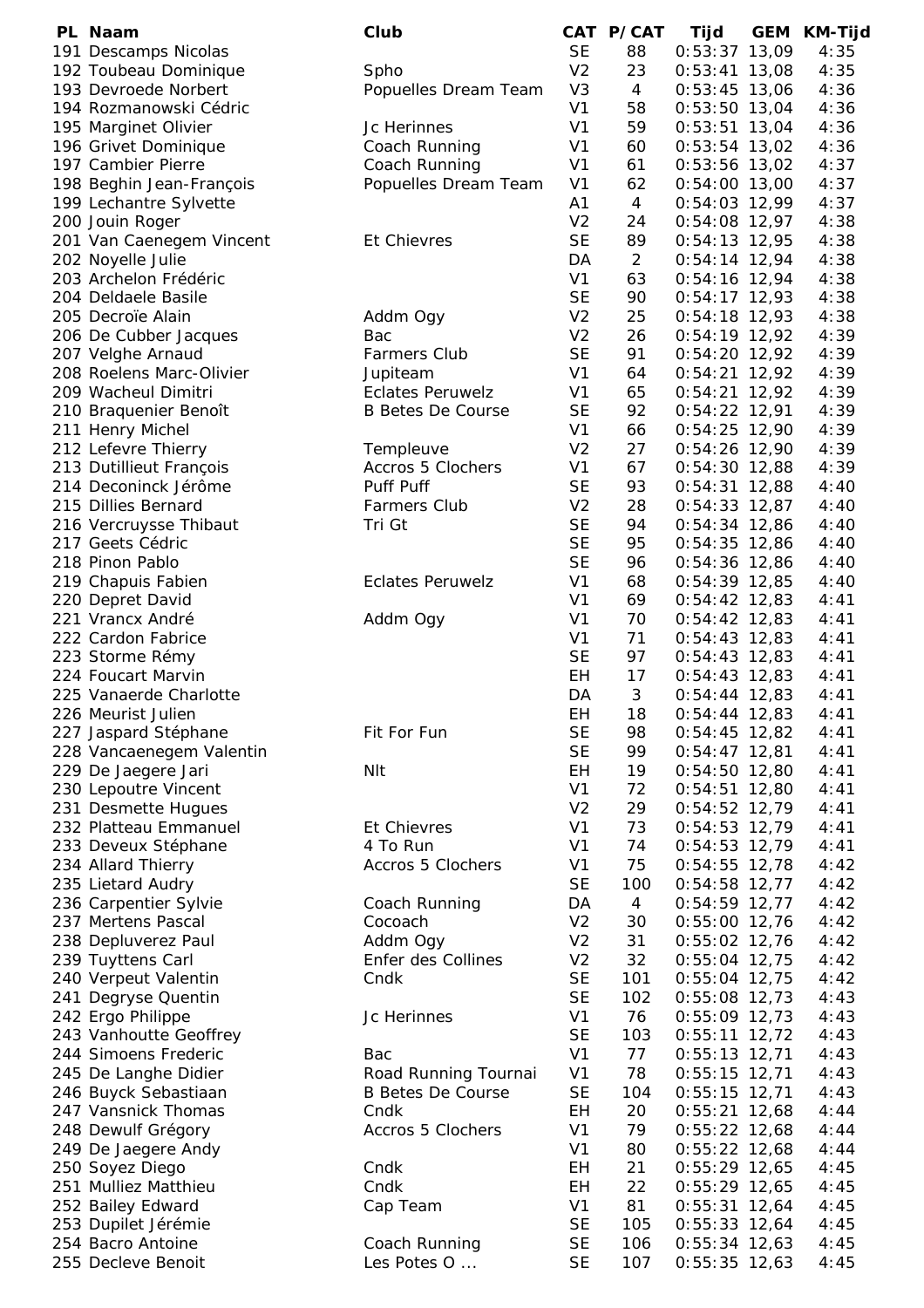| PL Naam                      | Club                     |                | CAT P/CAT      | Tijd            | <b>GEM</b> | KM-Tijd |
|------------------------------|--------------------------|----------------|----------------|-----------------|------------|---------|
| 256 Dupont Philippe          | Transpole                | V <sub>3</sub> | 5              | $0:55:37$ 12,62 |            | 4:45    |
| 257 Dubart Hubert-Marie      |                          | <b>SE</b>      | 108            | $0:55:40$ 12,61 |            | 4:45    |
| 258 Vinchent Hubert          |                          | <b>SE</b>      | 109            | $0:55:46$ 12,59 |            | 4:46    |
| 259 Altruy Jean Louis        |                          | V <sub>1</sub> | 82             | $0:55:49$ 12,58 |            | 4:46    |
| 260 Vispoel Benoît           |                          | <b>SE</b>      | 110            | $0:55:50$ 12,57 |            | 4:46    |
| 261 Matthys Pascal           |                          | V <sub>1</sub> | 83             | $0:55:55$ 12,55 |            | 4:47    |
| 262 Deroubaix David          |                          | <b>SE</b>      | 111            | $0:55:57$ 12,55 |            | 4:47    |
| 263 Stockman Natacha         | Velaines                 | A1             | 5              | $0:55:58$ 12,54 |            | 4:47    |
| 264 Van Malleghem Ariane     | Kain B                   | A2             | $\mathbf{1}$   | $0:55:59$ 12,54 |            | 4:47    |
| 265 Delemarle Stéphane       |                          | V <sub>1</sub> | 84             | $0:55:59$ 12,54 |            | 4:47    |
| 266 Vanderstrichelen Laurent | Jc Des Collines          | V <sub>1</sub> | 85             | $0:56:00$ 12,54 |            | 4:47    |
| 267 Verdy Jacques            | Kain B                   | V <sub>2</sub> | 33             | $0:56:01$ 12,53 |            | 4:47    |
| 268 Waroux Cedric            |                          | V <sub>1</sub> | 86             | $0:56:02$ 12,53 |            | 4:47    |
| 269 Decock Michel            | Jc Blandain              | V <sub>3</sub> | 6              | $0:56:03$ 12,52 |            | 4:47    |
| 270 Boulanger Thibaut        | Rusta                    | <b>SE</b>      | 112            | $0:56:05$ 12,52 |            | 4:48    |
| 271 Passelier Sébastien      |                          | V <sub>1</sub> | 87             | $0:56:07$ 12,51 |            | 4:48    |
| 272 Peeters Pierre           | Pipaix                   | EH             | 23             | $0:56:11$ 12,49 |            | 4:48    |
| 273 Lefebvre Alexandre       | Fc Poulpy                | <b>SE</b>      | 113            | $0:56:12$ 12,49 |            | 4:48    |
| 274 De Coninck Benoît        |                          | V <sub>1</sub> | 88             | $0:56:15$ 12,48 |            | 4:48    |
| 275 Delbeeke Fabien          |                          | V <sub>1</sub> | 89             | $0:56:15$ 12,48 |            |         |
| 276 Panepinto Toni           | Cap Team                 | <b>SE</b>      | 114            |                 |            | 4:48    |
|                              |                          |                |                | $0:56:17$ 12,47 |            | 4:49    |
| 277 Blondeel Benoit          |                          | <b>SE</b>      | 115            | $0:56:19$ 12,47 |            | 4:49    |
| 278 Clicq Claire             | Pipaix                   | DA             | 5              | $0:56:22$ 12,45 |            | 4:49    |
| 279 Vanneste Christophe      | <b>Farmers Club</b>      | V <sub>2</sub> | 34             | $0:56:23$ 12,45 |            | 4:49    |
| 280 Wanin Johan              |                          | <b>SE</b>      | 116            | $0:56:23$ 12,45 |            | 4:49    |
| 281 Roos Joël                |                          | V <sub>1</sub> | 90             | $0:56:25$ 12,44 |            | 4:49    |
| 282 Vroman Mathéo            |                          | EH             | 24             | $0:56:26$ 12,44 |            | 4:49    |
| 283 Quintin Pierre           | Velaines                 | V <sub>2</sub> | 35             | $0:56:28$ 12,43 |            | 4:50    |
| 284 Piron Gilles             | Ppc Pecq                 | <b>SE</b>      | 117            | $0:56:35$ 12,41 |            | 4:50    |
| 285 Verheyen Yannick         |                          | EH             | 25             | $0:56:36$ 12,40 |            | 4:50    |
| 286 Parent Sabine            | <b>Farmers Club</b>      | A1             | 6              | $0:56:38$ 12,40 |            | 4:50    |
| 287 Baekelandt Dany          | Velaines                 | V <sub>2</sub> | 36             | $0:56:39$ 12,39 |            | 4:51    |
| 288 Delbecq Pierre           | Jc Blandain              | <b>SE</b>      | 118            | $0:56:42$ 12,38 |            | 4:51    |
| 289 Collage Julie            |                          | DA             | 6              | $0:56:43$ 12,38 |            | 4:51    |
| 290 Dezeque Dominique        | Jcsa                     | V <sub>2</sub> | 37             | $0:56:44$ 12,37 |            | 4:51    |
| 291 Lepez Sébastien          | Addm Ogy                 | <b>SE</b>      | 119            | $0:56:47$ 12,36 |            | 4:51    |
| 292 Dudeh Antoine            |                          | EH             | 26             | $0:56:48$ 12,36 |            | 4:51    |
| 293 Moulin Benoît            |                          | <b>SE</b>      | 120            | $0:56:50$ 12,35 |            | 4:51    |
| 294 Dupont David             |                          | <b>SE</b>      | 121            | $0:56:50$ 12,35 |            | 4:51    |
| 295 Dubois Thierry           | Jc Herinnes              | V <sub>1</sub> | 91             | $0:56:51$ 12,35 |            | 4:52    |
| 296 Borms Nathalie           |                          | A1             | $\overline{7}$ | $0:56:53$ 12,34 |            | 4:52    |
| 297 Prevost Marie Cecile     | Templeuve                | DA             | $\overline{7}$ | $0:56:54$ 12,34 |            | 4:52    |
| 298 Dervaux Philippe         | Templeuve                | V <sub>1</sub> | 92             | $0:56:57$ 12,33 |            | 4:52    |
| 299 Deronne Mathieu          |                          | V <sub>1</sub> | 93             | $0:57:01$ 12,31 |            | 4:52    |
| 300 Flamme Thierry           | Bac                      | V <sub>3</sub> | $\overline{7}$ | $0:57:03$ 12,30 |            | 4:53    |
| 301 Durin Eddy               | <b>Tortues Meslin</b>    | V <sub>1</sub> | 94             | $0:57:06$ 12,29 |            | 4:53    |
| 302 Williame Audry           |                          | EH             | 27             | $0:57:08$ 12,29 |            | 4:53    |
| 303 Dupont Olivier           | F C Vacresse             | <b>SE</b>      | 122            | $0:57:10$ 12,28 |            | 4:53    |
| 304 Moulin Quentin           | Les Gens D Ere           | <b>SE</b>      | 123            | $0:57:14$ 12,27 |            | 4:54    |
| 305 Gobert Jérôme            | Lesdain D La Mer         | <b>SE</b>      | 124            | $0:57:16$ 12,26 |            | 4:54    |
| 306 Parent Jean-François     | Sons Of Baraki           | <b>SE</b>      | 125            | $0:57:16$ 12,26 |            | 4:54    |
| 307 Quivy Pascal             | Rho                      | V <sub>1</sub> | 95             | $0:57:18$ 12,25 |            | 4:54    |
|                              | Bac                      | <b>SE</b>      | 126            |                 |            |         |
| 308 Campener Julien          |                          |                |                | $0:57:20$ 12,24 |            | 4:54    |
| 309 Dervaux Gaëtan           | Pipaix                   | V <sub>1</sub> | 96             | $0:57:22$ 12,24 |            | 4:54    |
| 310 Delplace Vivian          | <b>B Betes De Course</b> | <b>SE</b>      | 127            | $0:57:23$ 12,23 |            | 4:54    |
| 311 Debaes Mathieu           | Cndk                     | <b>SE</b>      | 128            | $0:57:27$ 12,22 |            | 4:55    |
| 312 Verstraete Vincent       |                          | V <sub>1</sub> | 97             | $0:57:30$ 12,21 |            | 4:55    |
| 313 Toussaint Matthieu       |                          | <b>SE</b>      | 129            | $0:57:31$ 12,21 |            | 4:55    |
| 314 Echevin Samuel           | Ecla                     | V <sub>1</sub> | 98             | $0:57:32$ 12,20 |            | 4:55    |
| 315 Martin François          |                          | <b>SE</b>      | 130            | $0:57:33$ 12,20 |            | 4:55    |
| 316 Santy Rudy               | Coach Running            | V <sub>1</sub> | 99             | $0:57:33$ 12,20 |            | 4:55    |
| 317 Lecolier Serge           | Jc Herinnes              | V <sub>2</sub> | 38             | $0:57:35$ 12,19 |            | 4:55    |
| 318 Vantyghem Alain          |                          | V <sub>3</sub> | 8              | $0:57:36$ 12,19 |            | 4:55    |
| 319 Barrez Francis           | Jc Des Collines          | V <sub>2</sub> | 39             | $0:57:37$ 12,18 |            | 4:55    |
| 320 Deconinck Bertrand       |                          | <b>SE</b>      | 131            | $0:57:38$ 12,18 |            | 4:56    |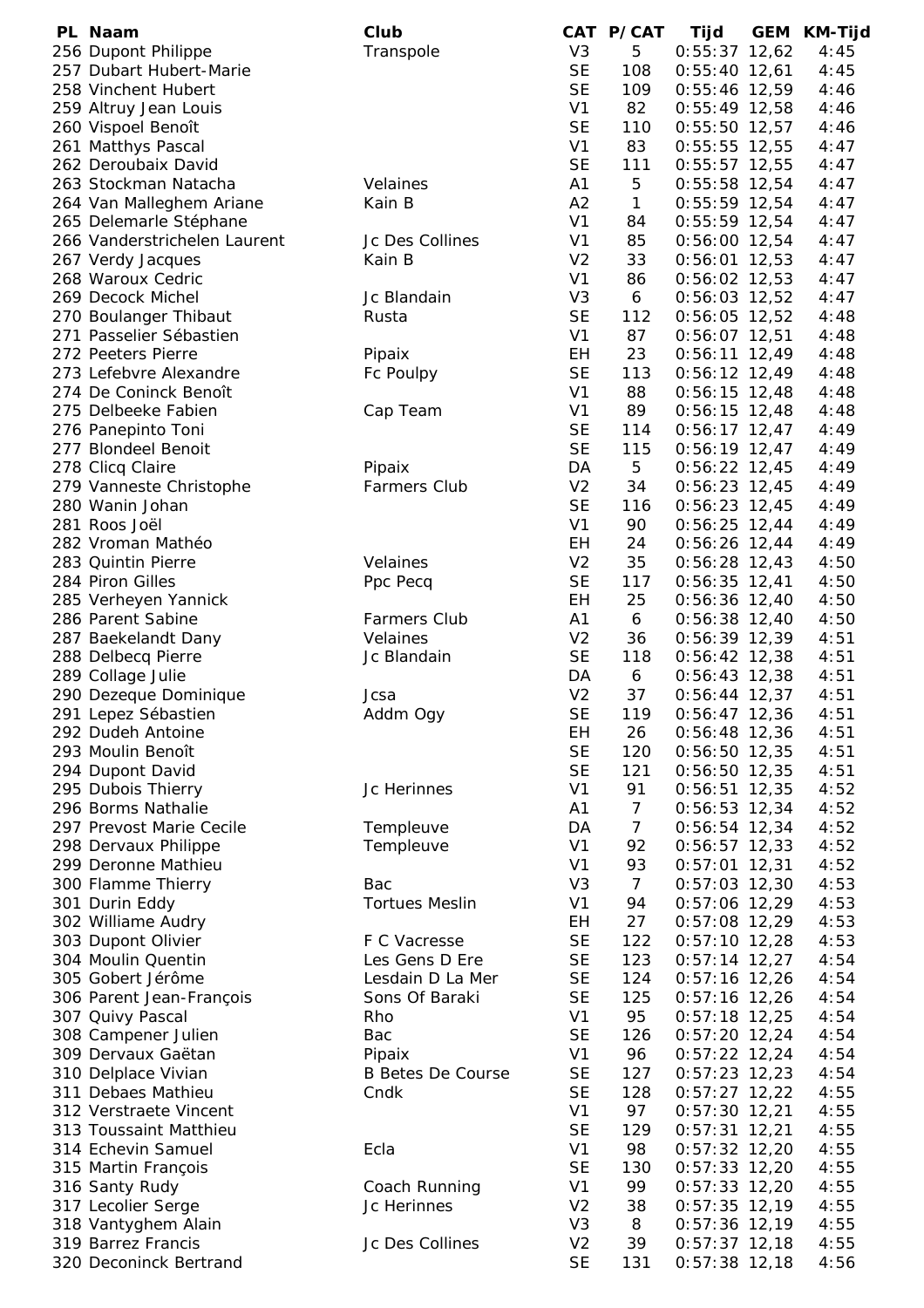| PL Naam                       | Club                    |                | CAT P/CAT      | Tijd            | GEM | KM-Tijd |
|-------------------------------|-------------------------|----------------|----------------|-----------------|-----|---------|
| 321 Maes Eric                 |                         | <b>SE</b>      | 132            | $0:57:39$ 12,18 |     | 4:56    |
| 322 Dorsimont Jean-Christophe |                         | <b>SE</b>      | 133            | $0:57:39$ 12,18 |     | 4:56    |
| 323 Pottiez Arthur            |                         | EH             | 28             | $0:57:39$ 12,18 |     | 4:56    |
| 324 Berte Alexandre           |                         | V <sub>1</sub> | 100            | $0:57:41$ 12,17 |     | 4:56    |
| 325 Bauts Pieter              |                         | V <sub>1</sub> | 101            | $0:57:42$ 12,17 |     | 4:56    |
| 326 Duhem Gérard              | Bac                     | V <sub>2</sub> | 40             | $0:57:43$ 12,16 |     | 4:56    |
| 327 Anrys Gabriel             | Jcsa                    | V <sub>3</sub> | 9              | $0:57:43$ 12,16 |     | 4:56    |
| 328 Werrebrouck Blaise        | Manhattan               | V <sub>1</sub> | 102            | $0:57:44$ 12,16 |     | 4:56    |
| 329 Altruy Terence            |                         | EH             | 29             | $0:57:45$ 12,16 |     | 4:56    |
| 330 Morginet Thomas           |                         | <b>EH</b>      | 30             | $0:57:45$ 12,16 |     | 4:56    |
| 331 Pluchart Sébastien        |                         | V <sub>1</sub> | 103            | $0:57:46$ 12,15 |     | 4:56    |
| 332 Bohems André              | Accros 5 Clochers       | V <sub>2</sub> | 41             | $0:57:48$ 12,15 |     | 4:56    |
| 333 Simon Brandon             |                         | <b>SE</b>      | 134            | $0:57:50$ 12,14 |     | 4:57    |
| 334 Nieuwland Nicolas         |                         | V <sub>1</sub> |                |                 |     |         |
|                               |                         | V <sub>2</sub> | 104            | $0:57:53$ 12,13 |     | 4:57    |
| 335 Deboever Francis          |                         |                | 42             | $0:57:54$ 12,12 |     | 4:57    |
| 336 Beaury Christophe         |                         | V <sub>1</sub> | 105            | $0:57:56$ 12,12 |     | 4:57    |
| 337 Friquet Martin            | Pipaix                  | <b>SE</b>      | 135            | $0:57:59$ 12,11 |     | 4:57    |
| 338 Vervacke Christophe       | Velaines                | V <sub>1</sub> | 106            | $0:58:01$ 12,10 |     | 4:58    |
| 339 Boutry Vincent            | Addm Ogy                | V <sub>1</sub> | 107            | $0:58:01$ 12,10 |     | 4:58    |
| 340 Lust Stéphane             |                         | V <sub>1</sub> | 108            | $0:58:02$ 12,10 |     | 4:58    |
| 341 Desmet Romain             |                         | EH             | 31             | $0:58:06$ 12,08 |     | 4:58    |
| 342 Lefebvre Samuel           |                         | <b>SE</b>      | 136            | $0:58:13$ 12,06 |     | 4:59    |
| 343 Vaucant Alexandre         | <b>Farmers Club</b>     | <b>SE</b>      | 137            | $0:58:14$ 12,05 |     | 4:59    |
| 344 Hoedt Natacha             | Mmm                     | A1             | 8              | $0:58:14$ 12,05 |     | 4:59    |
| 345 Pottiez Jean-Luc          | Velaines                | V <sub>2</sub> | 43             | $0:58:16$ 12,05 |     | 4:59    |
| 346 Dumoulin Sylvie           | Rocco Team              | A1             | 9              | $0:58:17$ 12,04 |     | 4:59    |
| 347 Strobbe Edouard           |                         | <b>SE</b>      | 138            | $0:58:17$ 12,04 |     | 4:59    |
| 348 D Hont Robert             | Vac Beveren-Leie        | V4             | $\overline{2}$ | $0:58:18$ 12,04 |     | 4:59    |
| 349 Leroy Bernard             | Templeuve               | V <sub>1</sub> | 109            | $0:58:18$ 12,04 |     | 4:59    |
| 350 Deman François            |                         | EН             | 32             | $0:58:18$ 12,04 |     | 4:59    |
| 351 Lietard Antoine           |                         | <b>SE</b>      | 139            | $0:58:19$ 12,04 |     | 4:59    |
| 352 Liefooghe Eddy            |                         | <b>SE</b>      | 140            | $0:58:22$ 12,03 |     | 4:59    |
| 353 Roty Michel               | Kain B                  | V <sub>4</sub> | 3              | $0:58:22$ 12,03 |     | 4:59    |
| 354 Dauchot Arnaud            |                         | <b>SE</b>      | 141            | $0:58:23$ 12,02 |     | 4:59    |
| 355 Druart Isabelle           |                         | A1             | 10             | $0:58:23$ 12,02 |     | 4:59    |
| 356 Flammia Francois          |                         | <b>SE</b>      | 142            | $0:58:27$ 12,01 |     | 5:00    |
| 357 Degels David              | <b>Bad Boys</b>         | <b>SE</b>      | 143            | $0:58:27$ 12,01 |     | 5:00    |
| 358 Herlin Fabrice            | Jc Des Collines         | V <sub>1</sub> | 110            | $0:58:28$ 12,01 |     | 5:00    |
| 359 Monserez Thomas           |                         | <b>SE</b>      | 144            | $0:58:29$ 12,00 |     | 5:00    |
| 360 Mahieu Eddy               | Pipaix                  | V <sub>1</sub> | 111            | $0:58:30$ 12,00 |     | 5:00    |
| 361 Pauwels Corentin          |                         | EH             | 33             | $0:58:31$ 12,00 |     | 5:00    |
| 362 Dubois Christian          |                         | V <sub>1</sub> | 112            | $0:58:31$ 12,00 |     | 5:00    |
| 363 Nieuwland Jean-François   |                         | V <sub>1</sub> | 113            | $0:58:35$ 11,98 |     | 5:00    |
| 364 Dumonceau Tony            |                         | V <sub>2</sub> | 44             | $0:58:37$ 11,98 |     | 5:01    |
| 365 Audoor Loic               |                         | <b>SE</b>      | 145            | $0:58:39$ 11,97 |     | 5:01    |
| 366 Maldi Teddy               |                         | <b>SE</b>      | 146            | $0:58:39$ 11,97 |     | 5:01    |
| 367 De Bie Jeroen             |                         | <b>SE</b>      | 147            | $0:58:42$ 11,96 |     | 5:01    |
| 368 Daupin Pierre             |                         | <b>SE</b>      | 148            | 0:58:46 11,95   |     | 5:01    |
| 369 Heyse Jean-Jacques        | <b>Eclates Peruwelz</b> | V <sub>3</sub> | 10             | $0:58:48$ 11,94 |     | 5:02    |
| 370 Dupont Ethel              | Accros 5 Clochers       | A1             | 11             | $0:58:51$ 11,93 |     | 5:02    |
| 371 Houdart Charles           |                         | EH             | 34             |                 |     | 5:02    |
|                               |                         | <b>SE</b>      |                | $0:58:52$ 11,93 |     |         |
| 372 Delmer Gillian            |                         |                | 149            | $0:58:53$ 11,92 |     | 5:02    |
| 373 Zenner Eric               | Templeuve               | V <sub>1</sub> | 114            | $0:58:56$ 11,91 |     | 5:02    |
| 374 Delmarre Pierre           | <b>Farmers Club</b>     | V <sub>2</sub> | 45             | $0:58:57$ 11,91 |     | 5:02    |
| 375 Honze Gregory             |                         | V <sub>1</sub> | 115            | $0:58:58$ 11,91 |     | 5:02    |
| 376 Bocklant Aurélie          | Jc Luingne              | DA             | 8              | $0:58:59$ 11,90 |     | 5:02    |
| 377 Deville Arnold            | Jcsa                    | V <sub>2</sub> | 46             | $0:58:59$ 11,90 |     | 5:02    |
| 378 Bruneau Chantal           | Pipaix                  | A2             | $\overline{2}$ | $0:59:02$ 11,89 |     | 5:03    |
| 379 Cazier Isabelle           | Jc Des Collines         | DA             | 9              | $0:59:04$ 11,88 |     | 5:03    |
| 380 Mahee Marc                | Jc Des Collines         | V <sub>2</sub> | 47             | $0:59:04$ 11,88 |     | 5:03    |
| 381 Houdart Ferdinand         |                         | EH             | 35             | $0:59:07$ 11,87 |     | 5:03    |
| 382 Grulois Emmanuel          |                         | V <sub>1</sub> | 116            | $0:59:07$ 11,87 |     | 5:03    |
| 383 Coeuret Michel            | Bac                     | V <sub>3</sub> | 11             | $0:59:09$ 11,87 |     | 5:03    |
| 384 Omari Abdou al-Hamid      | Jcsa                    | <b>SE</b>      | 150            | $0:59:10$ 11,86 |     | 5:03    |
| 385 Delfosse Marie            |                         | DA             | 10             | $0:59:10$ 11,86 |     | 5:03    |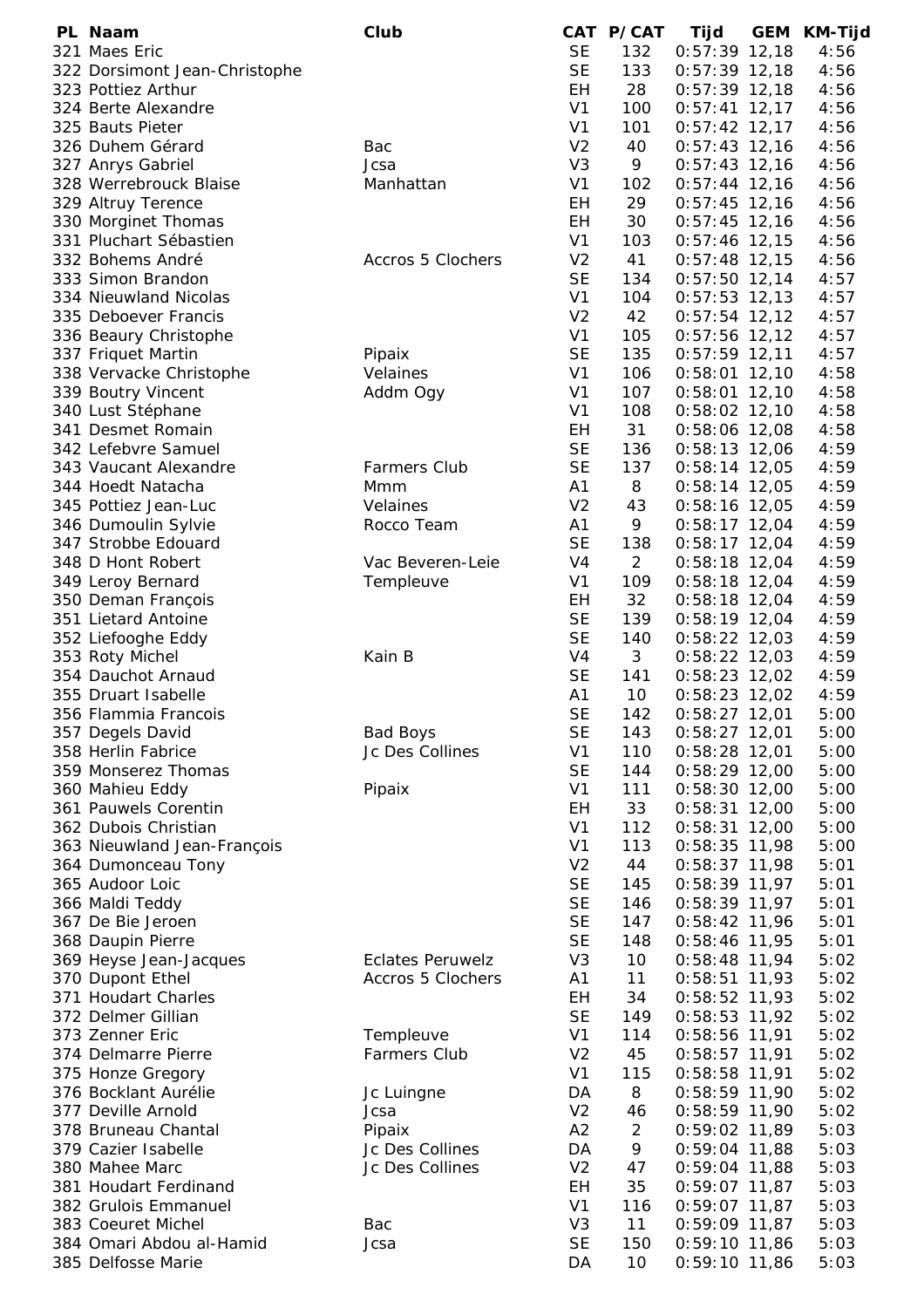| PL Naam                        | Club                     |                | CAT P/CAT    | Tijd            | GEM | KM-Tijd |
|--------------------------------|--------------------------|----------------|--------------|-----------------|-----|---------|
| 386 Di Lauro Martino           |                          | V <sub>2</sub> | 48           | $0:59:11$ 11,86 |     | 5:04    |
| 387 Cauchies Christophe        |                          | V <sub>1</sub> | 117          | $0:59:11$ 11,86 |     | 5:04    |
| 388 Ferain Henri               | Pipaix                   | <b>SE</b>      | 151          | $0:59:12$ 11,86 |     | 5:04    |
| 389 Delcambre Cyril            | <b>B Betes De Course</b> | <b>SE</b>      | 152          | $0:59:14$ 11,85 |     | 5:04    |
| 390 François Christophe        | Team Cld                 | V <sub>1</sub> | 118          | $0:59:14$ 11,85 |     | 5:04    |
| 391 Coutier Sophie             |                          | DA             | 11           | $0:59:15$ 11,85 |     | 5:04    |
| 392 Debraine Laurent           |                          | <b>SE</b>      | 153          | 0:59:16 11,84   |     | 5:04    |
| 393 Dufour Matthieu            | Bac                      | <b>SE</b>      | 154          | $0:59:18$ 11,84 |     | 5:04    |
| 394 Lucas Philippe             | Templeuve                | V <sub>2</sub> | 49           | $0:59:20$ 11,83 |     | 5:04    |
| 395 Louviaux François          | Templeuve                | V <sub>1</sub> | 119          | $0:59:20$ 11,83 |     | 5:04    |
| 396 Busine Justin              | Cndk                     | EH             | 36           | $0:59:22$ 11,82 |     | 5:04    |
| 397 Debruyne Nick              |                          | V <sub>1</sub> | 120          | $0:59:22$ 11,82 |     | 5:04    |
| 398 Decottignies Jean-François | Bac                      | V <sub>1</sub> | 121          | 0:59:24 11,82   |     | 5:05    |
| 399 Massaert Arian             |                          | <b>SE</b>      | 155          | $0:59:25$ 11,81 |     | 5:05    |
| 400 Mestdagh Vincent           | Jc Herinnes              | V <sub>2</sub> | 50           | $0:59:27$ 11,81 |     | 5:05    |
| 401 Demeleumeester Jeremy      |                          | <b>SE</b>      | 156          | $0:59:28$ 11,80 |     | 5:05    |
| 402 Snoeck Felipe              | Velaines                 | <b>SE</b>      | 157          | 0:59:30 11,80   |     | 5:05    |
| 403 Vincent Olivier            |                          | <b>SE</b>      | 158          | $0:59:35$ 11,78 |     | 5:06    |
| 404 Vandermeersch Jozef        |                          |                |              |                 |     |         |
|                                |                          | V <sub>2</sub> | 51           | $0:59:37$ 11,78 |     | 5:06    |
| 405 Vandemeulebroecke Maryse   |                          | A <sub>1</sub> | 12           | $0:59:37$ 11,78 |     | 5:06    |
| 406 Hajdu Pascal               |                          | V <sub>2</sub> | 52           | $0:59:37$ 11,78 |     | 5:06    |
| 407 Lefevre Mathieu            |                          | EH             | 37           | $0:59:37$ 11,78 |     | 5:06    |
| 408 Picard Caroline            | Coach Running            | DA             | 12           | $0:59:39$ 11,77 |     | 5:06    |
| 409 Decornet Xavier            |                          | V <sub>1</sub> | 122          | $0:59:39$ 11,77 |     | 5:06    |
| 410 Rogghe Guillaume           |                          | EH             | 38           | $0:59:40$ 11,77 |     | 5:06    |
| 411 Longepee Philippe          |                          | V <sub>2</sub> | 53           | $0:59:40$ 11,77 |     | 5:06    |
| 412 Weytsman Céline            | Coach Running            | DA             | 13           | $0:59:40$ 11,77 |     | 5:06    |
| 413 Raviart Philippe           | Pipaix                   | V <sub>2</sub> | 54           | $0:59:42$ 11,76 |     | 5:06    |
| 414 Delobelle Bernadette       | Spho                     | A2             | 3            | $0:59:45$ 11,75 |     | 5:06    |
| 415 Soyez Aurélien             |                          | <b>SE</b>      | 159          | $0:59:47$ 11,74 |     | 5:07    |
| 416 Mailly Hervé               |                          | <b>SE</b>      | 160          | $0:59:49$ 11,74 |     | 5:07    |
| 417 Delaunoy Jean              |                          | V <sub>3</sub> | 12           | $0:59:51$ 11,73 |     | 5:07    |
| 418 Delbecq Fabrice            |                          | V <sub>1</sub> | 123          | 0:59:53 11,72   |     | 5:07    |
| 419 Delhuvenne René            | Lamain Sport             | V <sub>2</sub> | 55           | $0:59:54$ 11,72 |     | 5:07    |
| 420 De Vaere Vincent           |                          | <b>SE</b>      | 161          | 0:59:55 11,72   |     | 5:07    |
| 421 Fastrez Christophe         | Leuze En Hai             | V <sub>1</sub> | 124          | $0:59:56$ 11,71 |     | 5:07    |
| 422 Delcourt Juan              |                          | <b>SE</b>      | 162          | 0:59:56 11,71   |     | 5:07    |
| 423 Humetz Aurelien            |                          | <b>EH</b>      | 39           | 0:59:58 11,71   |     | 5:08    |
| 424 Pirotte Jarno              | Jcsa                     | EH             | 40           | $0:59:59$ 11,70 |     | 5:08    |
| 425 De Donder Sophie           | Rusta                    | A1             | 13           | 1:00:00 11,70   |     | 5:08    |
|                                |                          |                |              |                 |     |         |
| 426 Saudemont Frédéric         | Coach Running            | V <sub>1</sub> | 125          | 1:00:01 11,70   |     | 5:08    |
| 427 Baert Dimitri              | Enfer Des Co             | <b>SE</b>      | 163          | 1:00:03 11,69   |     | 5:08    |
| 428 Deboever Bernard           |                          | V <sub>1</sub> | 126          | 1:00:05 11,68   |     | 5:08    |
| 429 Collie Marie-Jo            | Velaines                 | A <sub>3</sub> | $\mathbf{1}$ | 1:00:07 11,68   |     | 5:08    |
| 430 Wafwana Emmanuel           | Les Gens D Ere           | V <sub>1</sub> | 127          | 1:00:07 11,68   |     | 5:08    |
| 431 Delbecq Geoffrey           |                          | <b>SE</b>      | 164          | 1:00:07 11,68   |     | 5:08    |
| 432 Masai Christian            | Kain B                   | V <sub>3</sub> | 13           | 1:00:08 11,67   |     | 5:08    |
| 433 Rustin Jean-Jacques        | Spho                     | V <sub>2</sub> | 56           | $1:00:10$ 11,67 |     | 5:09    |
| 434 Begue Jean-François        |                          | V <sub>1</sub> | 128          | 1:00:19 11,64   |     | 5:09    |
| 435 Degels Jérémy              |                          | <b>SE</b>      | 165          | 1:00:20 11,64   |     | 5:09    |
| 436 Cosaert Hugues             | Mmm                      | V <sub>2</sub> | 57           | $1:00:24$ 11,62 |     | 5:10    |
| 437 Humetz Hervé               |                          | V <sub>1</sub> | 129          | 1:00:25 11,62   |     | 5:10    |
| 438 Leclercq Louis             | Team Cld                 | <b>SE</b>      | 166          | 1:00:26 11,62   |     | 5:10    |
| 439 Deboever Guillaume         |                          | <b>SE</b>      | 167          | 1:00:31 11,60   |     | 5:10    |
| 440 Vanhoutte Cécile           |                          | DA             | 14           | 1:00:32 11,60   |     | 5:10    |
| 441 Collie Michaël             |                          | V <sub>1</sub> | 130          | 1:00:34 11,59   |     | 5:11    |
| 442 Rocquerelle Thomas         |                          | <b>SE</b>      | 168          | 1:00:34 11,59   |     | 5:11    |
| 443 Froidure Nadine            |                          | A2             | 4            | 1:00:40 11,57   |     | 5:11    |
| 444 Tambour Kelvin             |                          | EH             | 41           | 1:00:43 11,56   |     | 5:11    |
| 445 De Rodder Éric             | Bac                      | V <sub>2</sub> | 58           | 1:00:43 11,56   |     | 5:11    |
| 446 Cantigneaux Rémi           |                          | EH             | 42           | $1:00:48$ 11,55 |     | 5:12    |
| 447 Senelle Paul-Valéry        | Velaines                 | V <sub>1</sub> | 131          | 1:00:49 11,54   |     | 5:12    |
| 448 Heulers Geoffrey           |                          | V1             | 132          | $1:00:51$ 11,54 |     | 5:12    |
| 449 Buron Mathieu              | Enfer Des Co             | <b>SE</b>      | 169          |                 |     | 5:12    |
|                                |                          |                |              | 1:00:52 11,53   |     |         |
| 450 Van Renterghem Gwenaël     | Les Potes O              | <b>SE</b>      | 170          | 1:00:55 11,52   |     | 5:12    |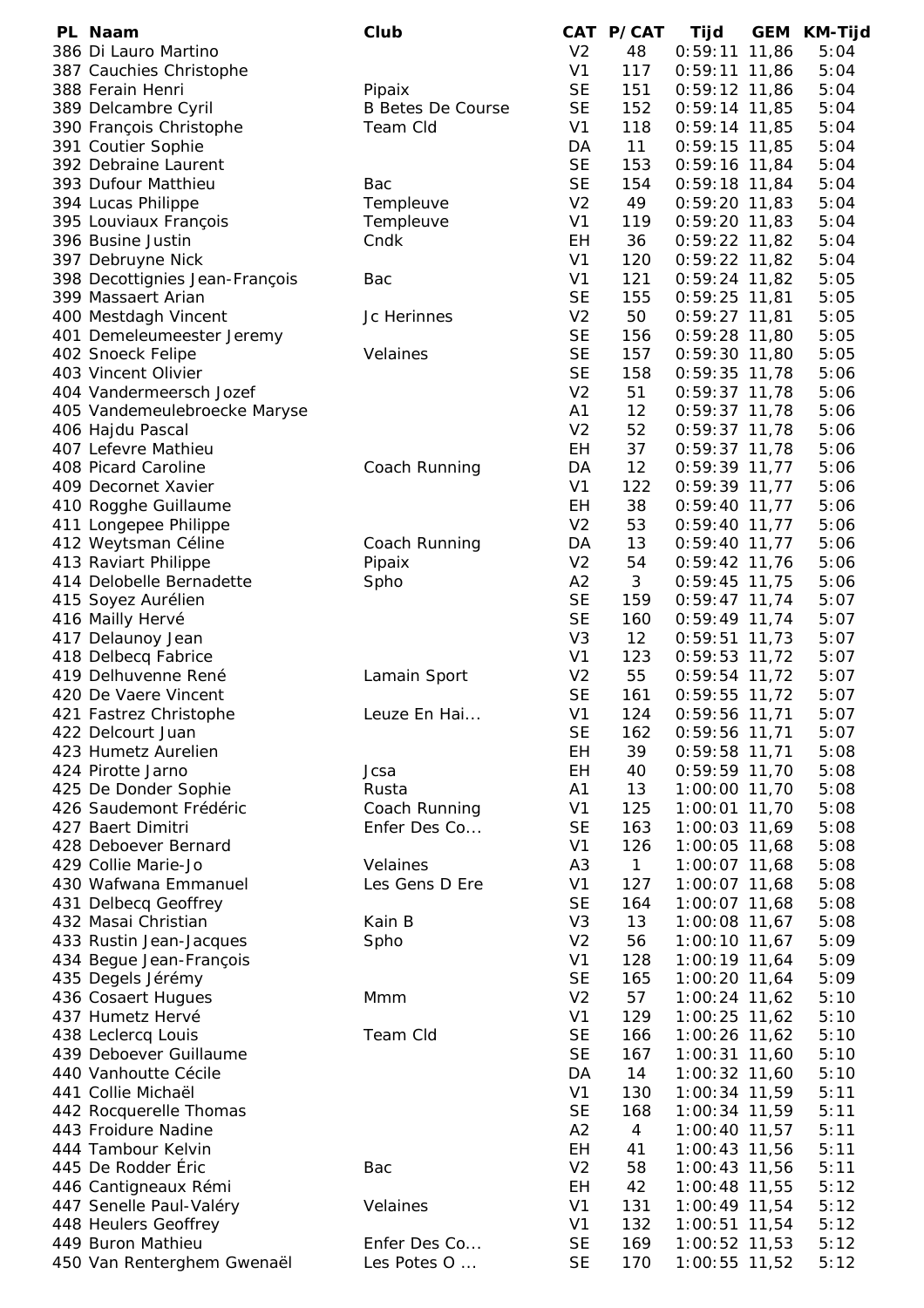| PL Naam                           | Club                     |                 | CAT P/CAT      | Tijd            | GEM | KM-Tijd |
|-----------------------------------|--------------------------|-----------------|----------------|-----------------|-----|---------|
| 451 Mocci Salvatore               |                          | <b>SE</b>       | 171            | 1:00:59 11,51   |     | 5:13    |
| 452 Desmet Yves                   | Jcsa                     | V <sub>2</sub>  | 59             | 1:01:03 11,50   |     | 5:13    |
| 453 Lemaire Laurent               | Ecla Landas              | V <sub>1</sub>  | 133            | 1:01:03 11,50   |     | 5:13    |
| <b>454 BRABANT NICOLAS</b>        | Bac                      | <b>SE</b>       | 172            | 1:01:04 11,50   |     | 5:13    |
| 455 Pennequin Sacha               | Spho                     | <b>SE</b>       | 173            | $1:01:05$ 11,49 |     | 5:13    |
| 456 Van Hee Olivier               |                          | V <sub>2</sub>  | 60             | $1:01:05$ 11,49 |     | 5:13    |
| 457 Duez Vincent                  | Coach Running            | V <sub>1</sub>  | 134            | $1:01:05$ 11,49 |     | 5:13    |
| 458 Dayen Thomas                  |                          | EH              | 43             | 1:01:06 11,49   |     | 5:13    |
| 459 Verhaeghe Patrick             | Jcsa                     | V <sub>2</sub>  | 61             | $1:01:07$ 11,49 |     | 5:13    |
| 460 Arys Marie                    |                          | DA              | 15             | 1:01:07 11,49   |     | 5:13    |
| 461 Delcroix Vincent              | <b>B</b> Betes De Course | <b>SE</b>       | 174            | $1:01:08$ 11,48 |     | 5:14    |
| 462 Moulin Eddy                   | Les Gens D Ere           | V <sub>1</sub>  | 135            | $1:01:08$ 11,48 |     | 5:14    |
| 463 Hanuise Victorien             | Cndk                     | EH              | 44             | $1:01:10$ 11,48 |     | 5:14    |
| 464 Strobbe Yves                  | Velaines                 | V <sub>2</sub>  | 62             | $1:01:16$ 11,46 |     | 5:14    |
| 465 Ryckebosch Ludwig             |                          | V <sub>2</sub>  | 63             | $1:01:19$ 11,45 |     | 5:14    |
| 466 De Craene Jean-Philippe       |                          | V <sub>1</sub>  | 136            | $1:01:20$ 11,45 |     | 5:15    |
|                                   |                          | A <sub>1</sub>  | 14             | $1:01:20$ 11,45 |     | 5:15    |
| 467 Sauvage Valerie               |                          |                 |                |                 |     |         |
| 468 Schoonooghe Erwin             | Velaines                 | V <sub>1</sub>  | 137            | $1:01:21$ 11,44 |     | 5:15    |
| 469 Devos Frédéric                | Jc Des Collines          | V <sub>1</sub>  | 138            | $1:01:22$ 11,44 |     | 5:15    |
| 470 Parent Thibault               |                          | <b>SE</b>       | 175            | $1:01:23$ 11,44 |     | 5:15    |
| 471 Gaillet Christophe            | Templeuve                | V <sub>1</sub>  | 139            | $1:01:24$ 11,43 |     | 5:15    |
| 472 Pitot René                    |                          | V <sub>1</sub>  | 140            | $1:01:27$ 11,42 |     | 5:15    |
| 473 Stevens Laurent               | Accros 5 Clochers        | V <sub>1</sub>  | 141            | $1:01:32$ 11,41 |     | 5:16    |
| 474 Henrard Marc                  | Rocco Team               | V <sub>1</sub>  | 142            | $1:01:34$ 11,40 |     | 5:16    |
| 475 Grulois Erik                  | Jc Blandain              | V <sub>1</sub>  | 143            | $1:01:34$ 11,40 |     | 5:16    |
| 476 Dumont Maryse                 |                          | DA              | 16             | $1:01:39$ 11,39 |     | 5:16    |
| 477 Carbonnelle Christiane        | Kain B                   | A2              | 5              | $1:01:40$ 11,38 |     | 5:16    |
| 478 Dedessuslesmoustier Jean-Marc | Anderlecht               | V <sub>2</sub>  | 64             | $1:01:42$ 11,38 |     | 5:16    |
| 479 Cardoso Manuel                | Rocco Team               | V <sub>1</sub>  | 144            | $1:01:45$ 11,37 |     | 5:17    |
| 480 Ghislain Bénédicte            |                          | DA              | 17             | $1:01:46$ 11,37 |     | 5:17    |
| 481 Paye Thomas                   | Rusta                    | <b>SE</b>       | 176            | $1:01:51$ 11,35 |     | 5:17    |
| 482 Hovine Constantin             | <b>Farmers Club</b>      | V <sub>2</sub>  | 65             | $1:01:58$ 11,33 |     | 5:18    |
| 483 Dereux Francis                | <b>Berliere</b>          | V <sub>3</sub>  | 14             | $1:01:59$ 11,33 |     | 5:18    |
| 484 Noullez Christian             | Velaines                 | V <sub>3</sub>  | 15             | 1:02:06 11,30   |     | 5:18    |
| 485 Bernard Katty                 | Rusta                    | A <sub>1</sub>  | 15             | 1:02:06 11,30   |     | 5:18    |
| 486 Verdebout Jean-Michel         |                          | V <sub>1</sub>  | 145            | 1:02:06 11,30   |     | 5:18    |
| 487 Wattiez Murielle              |                          |                 | 16             |                 |     | 5:19    |
| 488 Baudhuin Guillaume            | Pipaix                   | A1<br><b>SE</b> |                | $1:02:07$ 11,30 |     |         |
|                                   |                          |                 | 177            | 1:02:08 11,30   |     | 5:19    |
| 489 Dervaux Claude                | Pipaix                   | V <sub>3</sub>  | 16             | 1:02:08 11,30   |     | 5:19    |
| 490 Desbruyeres Laurie            |                          | <b>ED</b>       | $\mathbf{1}$   | 1:02:10 11,29   |     | 5:19    |
| 491 Berton Jean-Marc              |                          | V <sub>2</sub>  | 66             | 1:02:10 11,29   |     | 5:19    |
| 492 Docquier Vincent              | Templeuve                | V <sub>2</sub>  | 67             | 1:02:10 11,29   |     | 5:19    |
| 493 Zeller Antonin                |                          | <b>SE</b>       | 178            | 1:02:11 11,29   |     | 5:19    |
| 494 Talpaert Anthony              | Jogging Club             | <b>SE</b>       | 179            | 1:02:12 11,29   |     | 5:19    |
| 495 Vansingle Thibault            |                          | <b>SE</b>       | 180            | 1:02:12 11,29   |     | 5:19    |
| 496 Magnier Sophie                | Jc Des Collines          | A1              | 17             | $1:02:19$ 11,27 |     | 5:20    |
| 497 Manche Arthur                 |                          | EH              | 45             | 1:02:20 11,26   |     | 5:20    |
| 498 Artisien Vincent              |                          | <b>SE</b>       | 181            | $1:02:21$ 11,26 |     | 5:20    |
| 499 Tesse Gaëlle                  | Coach Running            | A <sub>1</sub>  | 18             | $1:02:21$ 11,26 |     | 5:20    |
| 500 Deplechin Nathan              |                          | EH              | 46             | $1:02:24$ 11,25 |     | 5:20    |
| 501 Van Renterghem Jean-Philippe  | Les Potes O              | <b>SE</b>       | 182            | 1:02:26 11,24   |     | 5:20    |
| 502 Goemaere Bart                 | Sukcestfou               | V <sub>1</sub>  | 146            | 1:02:30 11,23   |     | 5:21    |
| 503 Slimani Peggy                 |                          | A1              | 19             | $1:02:31$ 11,23 |     | 5:21    |
| 504 Leroy Philippe                | Pipaix                   | V <sub>1</sub>  | 147            | $1:02:32$ 11,23 |     | 5:21    |
| 505 Rupek Christian               |                          | V <sub>1</sub>  | 148            | $1:02:33$ 11,22 |     | 5:21    |
| 506 Haboussi Karim                |                          | V <sub>1</sub>  | 149            | $1:02:34$ 11,22 |     | 5:21    |
| 507 Ponchel Julia                 | Aj Auchy                 | ED              | $\overline{2}$ | $1:02:34$ 11,22 |     | 5:21    |
| 508 Deglasse David                |                          | V <sub>1</sub>  | 150            | 1:02:35 11,22   |     | 5:21    |
| 509 Mailly Albert                 |                          | <b>SE</b>       | 183            | $1:02:37$ 11,21 |     | 5:21    |
| 510 Haubruge Sébastien            | Un Gars-une              | V <sub>1</sub>  | 151            | $1:02:45$ 11,19 |     | 5:22    |
| 511 Hellin Vincent                |                          | <b>SE</b>       | 184            | $1:02:46$ 11,18 |     | 5:22    |
| 512 Casse Henry                   | Templeuve                | V <sub>2</sub>  | 68             | $1:02:48$ 11,18 |     | 5:22    |
|                                   |                          |                 | 17             |                 |     |         |
| 513 Fontaine Luc                  | Velaines                 | V <sub>3</sub>  |                | $1:02:48$ 11,18 |     | 5:22    |
| 514 Hieleghem Thomas              |                          | <b>SE</b>       | 185            | $1:02:49$ 11,18 |     | 5:22    |
| 515 Scorniciel Marylene           |                          | A1              | 20             | 1:02:49 11,18   |     | 5:22    |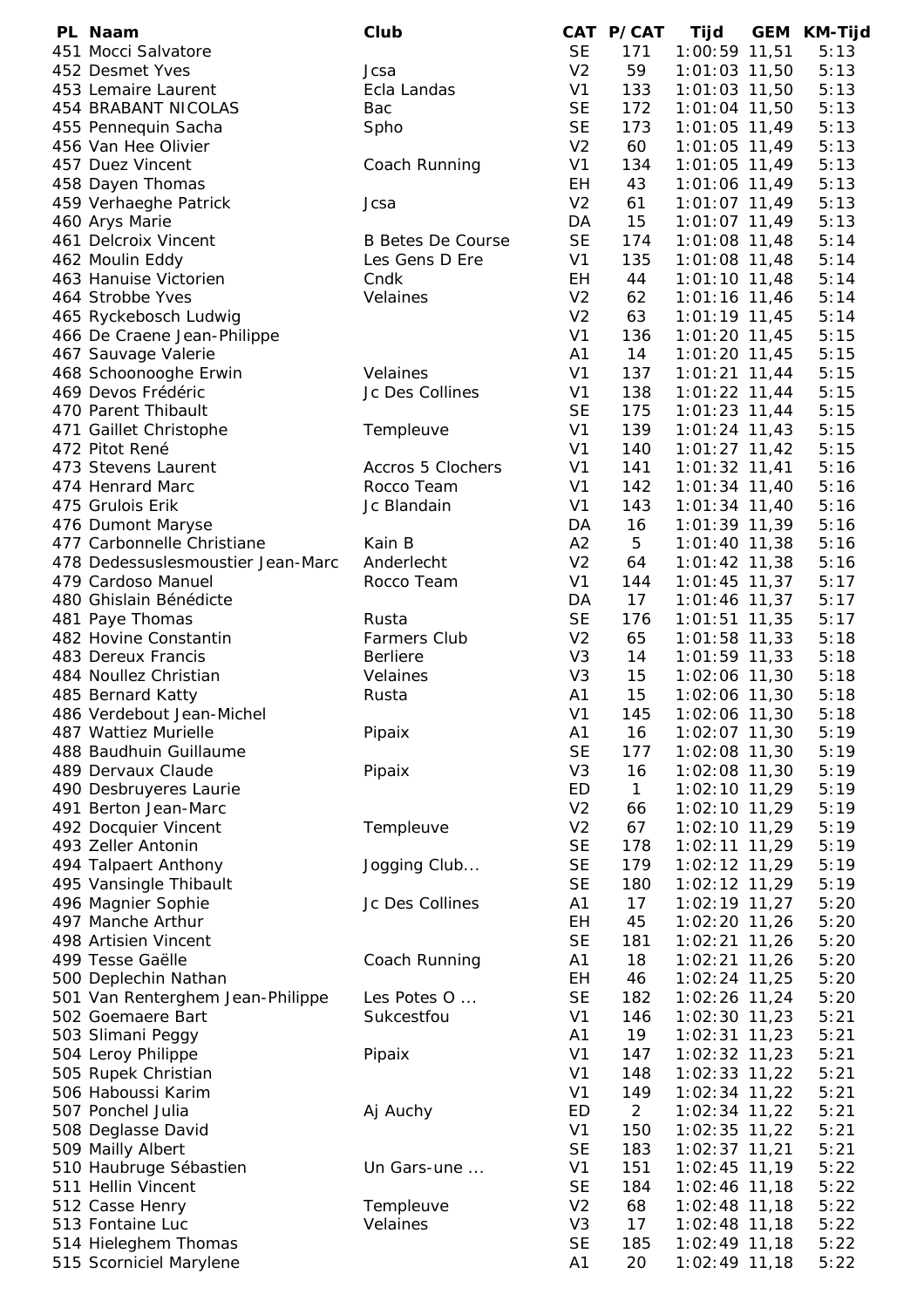| PL Naam                       | Club                     |                | CAT P/CAT      | Tijd            | GEM | KM-Tijd |
|-------------------------------|--------------------------|----------------|----------------|-----------------|-----|---------|
| 516 Bargibant Patrick         |                          | V <sub>1</sub> | 152            | 1:02:50 11,17   |     | 5:22    |
| 517 Loosveldt Jonathan        |                          | <b>SE</b>      | 186            | $1:02:50$ 11,17 |     | 5:22    |
| 518 Quittelier Olivier        | Jc Herinnes              | V <sub>1</sub> | 153            | 1:02:50 11,17   |     | 5:22    |
| 519 Demitri Cosimo            |                          | V <sub>2</sub> | 69             | $1:02:51$ 11,17 |     | 5:22    |
| 520 Destrebecq Didier         |                          | V <sub>1</sub> | 154            | 1:02:53 11,16   |     | 5:22    |
| 521 Baudens David             |                          | V <sub>1</sub> | 155            | 1:02:54 11,16   |     | 5:23    |
| 522 Desmont Catherine         | Un Gars-une              | A1             | 21             | 1:03:01 11,14   |     | 5:23    |
|                               |                          | <b>SE</b>      |                |                 |     | 5:23    |
| 523 Locmant Jérémy            |                          |                | 187            | $1:03:01$ 11,14 |     |         |
| 524 Nef Ludovic               | Jupiteam                 | <b>SE</b>      | 188            | 1:03:02 11,14   |     | 5:23    |
| 525 Leclercq Sybille          | Kain B                   | A2             | 6              | 1:03:05 11,13   |     | 5:24    |
| 526 Wielemans Daniel          | <b>B Betes De Course</b> | V <sub>1</sub> | 156            | 1:03:08 11,12   |     | 5:24    |
| 527 Deconinck Aurelien        |                          | <b>SE</b>      | 189            | 1:03:08 11,12   |     | 5:24    |
| 528 Vancoppenolle Guy         |                          | V <sub>3</sub> | 18             | 1:03:09 11,12   |     | 5:24    |
| 529 Delcroix Luc              | Jcsa                     | V <sub>1</sub> | 157            | 1:03:10 11,11   |     | 5:24    |
| 530 Vinchant Ariane           |                          | A <sub>1</sub> | 22             | $1:03:11$ 11,11 |     | 5:24    |
| 531 Tanghe Florine            | <b>Eclates Peruwelz</b>  | ED             | $\mathfrak{Z}$ | $1:03:11$ 11,11 |     | 5:24    |
| 532 Dubus Nicolas             |                          | EH.            | 47             | $1:03:13$ 11,10 |     | 5:24    |
| 533 Frédéric Jean-Pierre      | Bac                      | V <sub>1</sub> | 158            | $1:03:13$ 11,10 |     | 5:24    |
| 534 Callens Jean-Gonzague     |                          | V <sub>2</sub> | 70             | $1:03:14$ 11,10 |     | 5:24    |
| 535 Delmail David             | Coach Running            | <b>SE</b>      | 190            | 1:03:14 11,10   |     | 5:24    |
|                               | Bac                      | A1             | 23             |                 |     | 5:24    |
| 536 Moutury Coralie           |                          |                |                | $1:03:15$ 11,10 |     |         |
| 537 Leclercq Philippe         | Accros 5 Clochers        | V <sub>2</sub> | 71             | 1:03:15 11,10   |     | 5:24    |
| 538 Beerens Jan               | Roadjoggers              | V <sub>2</sub> | 72             | 1:03:16 11,10   |     | 5:24    |
| 539 D Hulster Jean-Pierre     | Jc Des Collines          | V <sub>2</sub> | 73             | 1:03:19 11,09   |     | 5:25    |
| 540 Leblanc Denis             |                          | V <sub>1</sub> | 159            | 1:03:23 11,08   |     | 5:25    |
| 541 Peeters Joël              | Pipaix                   | V <sub>2</sub> | 74             | $1:03:24$ 11,07 |     | 5:25    |
| 542 Desmullier Aline          |                          | DA             | 18             | 1:03:25 11,07   |     | 5:25    |
| 543 Leman Pierre Henri        |                          | V <sub>2</sub> | 75             | 1:03:28 11,06   |     | 5:25    |
| 544 Ramu Annick               | Kain B                   | A2             | $\overline{7}$ | $1:03:33$ 11,05 |     | 5:26    |
| 545 Frédéric Jean-Marie       | Bac                      | V <sub>1</sub> | 160            | 1:03:37 11,03   |     | 5:26    |
| 546 SPINEWINE CATHERINE       |                          | A <sub>1</sub> | 24             | $1:03:41$ 11,02 |     | 5:27    |
| 547 Flamme Vincent            |                          | <b>SE</b>      | 191            | 1:03:41 11,02   |     | 5:27    |
| 548 Bourgi Patrick            | <b>B Betes De Course</b> | V <sub>1</sub> | 161            | $1:03:41$ 11,02 |     | 5:27    |
| 549 Demeulemeester Thomas     |                          | <b>SE</b>      |                |                 |     |         |
|                               |                          |                | 192            | 1:03:41 11,02   |     | 5:27    |
| 550 Vanderhaeghen Fabien      | Jc Des Collines          | V <sub>1</sub> | 162            | $1:03:42$ 11,02 |     | 5:27    |
| 551 Meurist Joël              | Templeuve                | V <sub>1</sub> | 163            | $1:03:43$ 11,02 |     | 5:27    |
| 552 Casier Melanie            | Upperwave                | DA             | 19             | $1:03:44$ 11,01 |     | 5:27    |
| 553 Van Bruyssel David        |                          | <b>SE</b>      | 193            | 1:03:44 11,01   |     | 5:27    |
| 554 Mazurelle Caroline        | Jc Blandain              | DA             | 20             | $1:03:45$ 11,01 |     | 5:27    |
| 555 Pauwels Jean-Paul         | Sukcestfou               | V <sub>2</sub> | 76             | $1:03:45$ 11,01 |     | 5:27    |
| 556 Salomé Michel             | <b>Accros 5 Clochers</b> | V <sub>2</sub> | 77             | 1:03:50 11,00   |     | 5:27    |
| 557 Roman Kris                |                          | V <sub>1</sub> | 164            | 1:03:52 10,99   |     | 5:28    |
| 558 Provost Kail              |                          | <b>SE</b>      | 194            | $1:03:54$ 10,99 |     | 5:28    |
| 559 Gillard Florence          |                          | DA             | 21             | 1:03:56 10,98   |     | 5:28    |
| 560 Audoor Alain              | Velaines                 | V <sub>2</sub> | 78             | 1:03:57 10,98   |     | 5:28    |
| 561 Calonne Anne-Sophie       | Pipaix                   | DA             | 22             | 1:03:57 10,98   |     | 5:28    |
| 562 Dugauquier Catherine      | Et Chievres              | DA             | 23             | 1:04:03 10,96   |     | 5:28    |
| 563 Safy Yves                 |                          | V <sub>1</sub> | 165            | 1:04:07 10,95   |     | 5:29    |
|                               |                          |                |                |                 |     |         |
| 564 Mulnard Alice             |                          | DA             | 24             | 1:04:08 10,95   |     | 5:29    |
| 565 Bury Cédric               |                          | <b>SE</b>      | 195            | $1:04:10$ 10,94 |     | 5:29    |
| 566 Binon Frédérique          |                          | A <sub>1</sub> | 25             | 1:04:11 10,94   |     | 5:29    |
| 567 Bausier Nathalie          |                          | A <sub>1</sub> | 26             | $1:04:12$ 10,93 |     | 5:29    |
| 568 Grulois Joseph            |                          | V <sub>3</sub> | 19             | $1:04:13$ 10,93 |     | 5:29    |
| 569 Bossaert Guillaume        | Bac                      | <b>SE</b>      | 196            | 1:04:14 10,93   |     | 5:29    |
| 570 Devoghel Laurent          | Mmm                      | V <sub>1</sub> | 166            | $1:04:15$ 10,93 |     | 5:29    |
| 571 Sourdieau Jean Luc        | Velaines                 | V <sub>3</sub> | 20             | $1:04:17$ 10,92 |     | 5:30    |
| 572 Vandevyvre Véronique      | Jc Blandain              | A <sub>1</sub> | 27             | 1:04:18 10,92   |     | 5:30    |
| 573 Douillet Ronald           | Jc Blandain              | V <sub>2</sub> | 79             | 1:04:19 10,91   |     | 5:30    |
| 574 Delpierre Stany           |                          | <b>SE</b>      | 197            | $1:04:24$ 10,90 |     | 5:30    |
| 575 Slabbinck Jacques         | Spho                     | V <sub>3</sub> | 21             | $1:04:24$ 10,90 |     | 5:30    |
| 576 Leblanc Carine            |                          | A2             | 8              | 1:04:28 10,89   |     | 5:31    |
| 577 Cossement Caroline        |                          | A1             | 28             | $1:04:31$ 10,88 |     | 5:31    |
|                               |                          |                |                | 1:04:32 10,88   |     |         |
| 578 De Clercq Marion          |                          | DA             | 25             |                 |     | 5:31    |
| 579 Clinquart Jean-Christophe | Road Running Tournai     | V <sub>1</sub> | 167            | 1:04:33 10,88   |     | 5:31    |
| 580 Amelynck Louis            |                          | EH             | 48             | 1:04:35 10,87   |     | 5:31    |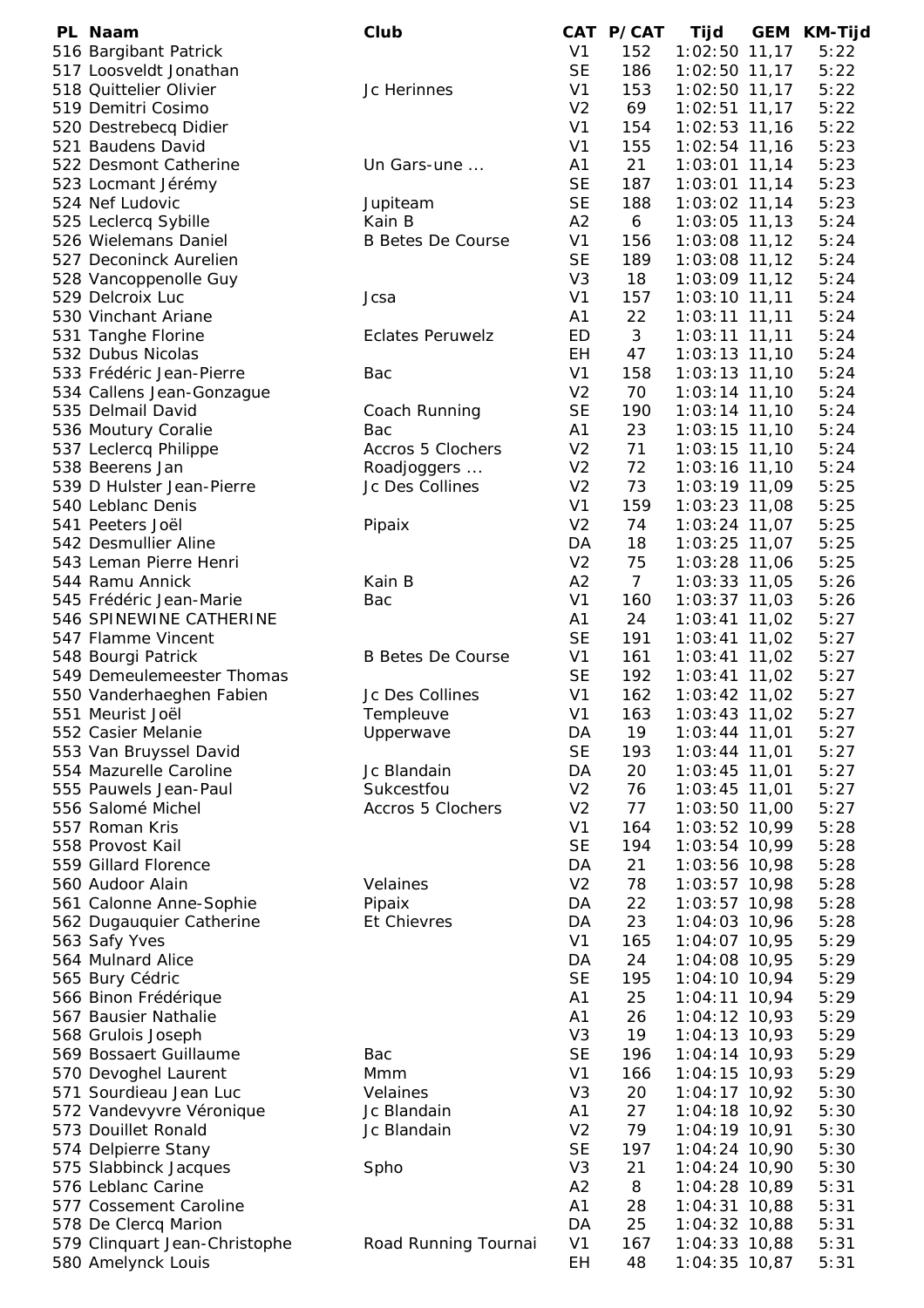| PL Naam                     | Club                |                | CAT P/CAT      | Tijd            | <b>GEM</b> | KM-Tijd |
|-----------------------------|---------------------|----------------|----------------|-----------------|------------|---------|
| 581 Verrue Francis          | Bac                 | V <sub>3</sub> | 22             | 1:04:36 10,87   |            | 5:31    |
| 582 Yserbyt Mia             | Ab Marke            | A2             | 9              | 1:04:52 10,82   |            | 5:33    |
| 583 Leersnyder Joel         |                     | V <sub>3</sub> | 23             | 1:04:56 10,81   |            | 5:33    |
| 584 Malghem Christophe      | Tournai General     | V <sub>1</sub> | 168            | $1:04:57$ 10,81 |            | 5:33    |
| 585 Richoux Bénédicte       | Velaines            | A1             | 29             | 1:04:58 10,81   |            | 5:33    |
| 586 Persichetti Emilie      |                     | DA             | 26             | 1:05:01 10,80   |            | 5:33    |
| 587 Grillet Julien          | Etm                 | <b>SE</b>      | 198            | 1:05:02 10,79   |            | 5:34    |
| 588 Bayart Christine        | <b>Farmers Club</b> | A2             | 10             | 1:05:07 10,78   |            | 5:34    |
| 589 Douillet Frédéric       |                     | <b>SE</b>      | 199            | 1:05:08 10,78   |            | 5:34    |
| 590 Hennebert Marie         |                     | DA             | 27             | $1:05:10$ 10,77 |            | 5:34    |
| 591 Minet Patrick           |                     | V <sub>1</sub> | 169            | $1:05:11$ 10,77 |            | 5:34    |
| 592 Lefebvre Norbert        | Velaines            | V <sub>2</sub> | 80             |                 |            | 5:35    |
| 593 Fervaille Fabienne      |                     | A2             |                | $1:05:15$ 10,76 |            |         |
|                             | Pipaix              |                | 11             | $1:05:17$ 10,75 |            | 5:35    |
| 594 Bayart Françoise        |                     | A2             | 12             | 1:05:17 10,75   |            | 5:35    |
| 595 Masschelein Patricia    |                     | A1             | 30             | 1:05:18 10,75   |            | 5:35    |
| 596 Voiturier Laurent       | Bac                 | <b>SE</b>      | 200            | 1:05:28 10,72   |            | 5:36    |
| 597 Renders Tiphaine        | Cndk                | ED             | $\overline{4}$ | $1:05:31$ 10,71 |            | 5:36    |
| 598 Carlier Bruno           | Velaines            | V <sub>2</sub> | 81             | 1:05:32 10,71   |            | 5:36    |
| 599 Lebrun Boris            |                     | <b>SE</b>      | 201            | $1:05:33$ 10,71 |            | 5:36    |
| 600 Martin Yves             | Kain B              | V <sub>2</sub> | 82             | 1:05:35 10,70   |            | 5:36    |
| 601 Voiturier Grégory       | Coifsabine          | V <sub>1</sub> | 170            | 1:05:36 10,70   |            | 5:36    |
| 602 Piron Nathan            |                     | EH             | 49             | 1:05:37 10,70   |            | 5:36    |
| 603 Evrard Fabienne         |                     | A2             | 13             | 1:05:39 10,69   |            | 5:37    |
| 604 Debourse Philippe       | Spho                | V <sub>2</sub> | 83             | 1:05:39 10,69   |            | 5:37    |
| 605 Henry Mathieu           | Jc Herinnes         | <b>SE</b>      | 202            | $1:05:42$ 10,68 |            | 5:37    |
| 606 Van Hulle Olivier       |                     | <b>SE</b>      | 203            | $1:05:49$ 10,67 |            | 5:38    |
| 607 Coussé Christophe       | Velaines            | V <sub>2</sub> | 84             | 1:05:51 10,66   |            | 5:38    |
| 608 Michel Jacques          |                     | V <sub>3</sub> | 24             | 1:05:55 10,65   |            | 5:38    |
| 609 Sylvart Tamara          | Coach Running       | A1             | 31             | $1:05:57$ 10,64 |            | 5:38    |
| 610 Miclotte Vincent        |                     | V <sub>1</sub> | 171            | 1:05:59 10,64   |            | 5:38    |
| 611 Lefebvre Noémie         |                     | DA             | 28             | 1:06:09 10,61   |            | 5:39    |
| 612 Delonville Daniel       | Velaines            | V <sub>3</sub> | 25             | 1:06:09 10,61   |            | 5:39    |
| 613 Carpentier Jean-Michel  | Jc Herinnes         | V <sub>1</sub> | 172            | 1:06:10 10,61   |            | 5:39    |
| 614 Parmentier Grégory      | Jc Luingne          | V <sub>1</sub> | 173            | 1:06:11 10,61   |            | 5:39    |
| 615 Vander Donckt Philippe  |                     | V <sub>3</sub> | 26             | 1:06:12 10,60   |            | 5:39    |
| 616 Opsomer Alain           | Les Potes O         | V <sub>1</sub> | 174            | $1:06:13$ 10,60 |            | 5:40    |
| 617 Dehout Caroline         | Coach Running       | A <sub>1</sub> | 32             | 1:06:18 10,59   |            | 5:40    |
| 618 Devleeschouwer Jérémie  | Les Potes O         | <b>SE</b>      | 204            | $1:06:24$ 10,57 |            | 5:41    |
| 619 Neerdaels Guido         | Molenbaix           | V <sub>2</sub> | 85             | 1:06:27 10,56   |            | 5:41    |
| 620 Cortvrint Henri         | Spho                | V <sub>2</sub> | 86             | 1:06:28 10,56   |            | 5:41    |
| 621 Lequeue Camille         |                     | DA             | 29             | 1:06:28 10,56   |            | 5:41    |
| 622 Declercq Christelle     |                     | A1             | 33             | 1:06:32 10,55   |            | 5:41    |
| 623 El Bousaksaki Rachid    |                     | <b>SE</b>      | 205            | 1:06:35 10,54   |            | 5:41    |
| 624 Henrard Eric            | Rocco Team          | V <sub>1</sub> | 175            | 1:06:36 10,54   |            | 5:42    |
| 625 Delangre Amélie         |                     | A <sub>1</sub> | 34             | $1:06:40$ 10,53 |            | 5:42    |
| 626 Diez Esteban            |                     | V <sub>1</sub> | 176            | $1:06:41$ 10,53 |            | 5:42    |
|                             |                     |                |                |                 |            |         |
| 627 Cuvelier Alexandre      |                     | <b>SE</b>      | 206            | 1:06:43 10,52   |            | 5:42    |
| 628 La Marche Dominique     | Jc Blandain         | V <sub>1</sub> | 177            | 1:06:44 10,52   |            | 5:42    |
| 629 Ledeganck Félix         | 4 To Run            | EH             | 50             | $1:06:44$ 10,52 |            | 5:42    |
| 630 Duc Eric                | Jcsa                | V <sub>2</sub> | 87             | 1:06:47 10,51   |            | 5:42    |
| 631 Ryckebusch Christophe   | Mmm                 | V <sub>1</sub> | 178            | 1:06:48 10,51   |            | 5:43    |
| 632 Foucart Mathieu         |                     | <b>SE</b>      | 207            | 1:06:50 10,50   |            | 5:43    |
| 633 Vanderzyppe Geraud      |                     | <b>SE</b>      | 208            | 1:06:50 10,50   |            | 5:43    |
| 634 Nicolle Bruno           |                     | V <sub>2</sub> | 88             | $1:06:51$ 10,50 |            | 5:43    |
| 635 Waerenburgh Anne-Agathe | Mmm                 | DA             | 30             | 1:06:52 10,50   |            | 5:43    |
| 636 Lebrun Jean Charles     | <b>Farmers Club</b> | V <sub>2</sub> | 89             | 1:06:53 10,50   |            | 5:43    |
| 637 Thieffry Jean-François  |                     | V <sub>1</sub> | 179            | 1:06:55 10,49   |            | 5:43    |
| 638 Lamarque Christian      |                     | V <sub>3</sub> | 27             | $1:06:57$ 10,49 |            | 5:43    |
| 639 Beck Jacques            | Lesdain D La Mer    | V <sub>2</sub> | 90             | $1:06:59$ 10,48 |            | 5:44    |
| 640 Bossuyt Anne-Marie      | Lesdain D La Mer    | A <sub>1</sub> | 35             | $1:06:59$ 10,48 |            | 5:44    |
| 641 Bernard Cécile          | Templeuve           | A <sub>1</sub> | 36             | $1:07:00$ 10,48 |            | 5:44    |
| 642 Pluquet Marc            | <b>Farmers Club</b> | V <sub>3</sub> | 28             | $1:07:01$ 10,48 |            | 5:44    |
| 643 Leprien Claire          |                     | DA             | 31             | $1:07:03$ 10,47 |            | 5:44    |
| 644 Vicovan Sebastien       |                     | <b>SE</b>      | 209            | $1:07:04$ 10,47 |            | 5:44    |
| 645 Debuysschere Sylvie     |                     | A1             | 37             | 1:07:05 10,46   |            | 5:44    |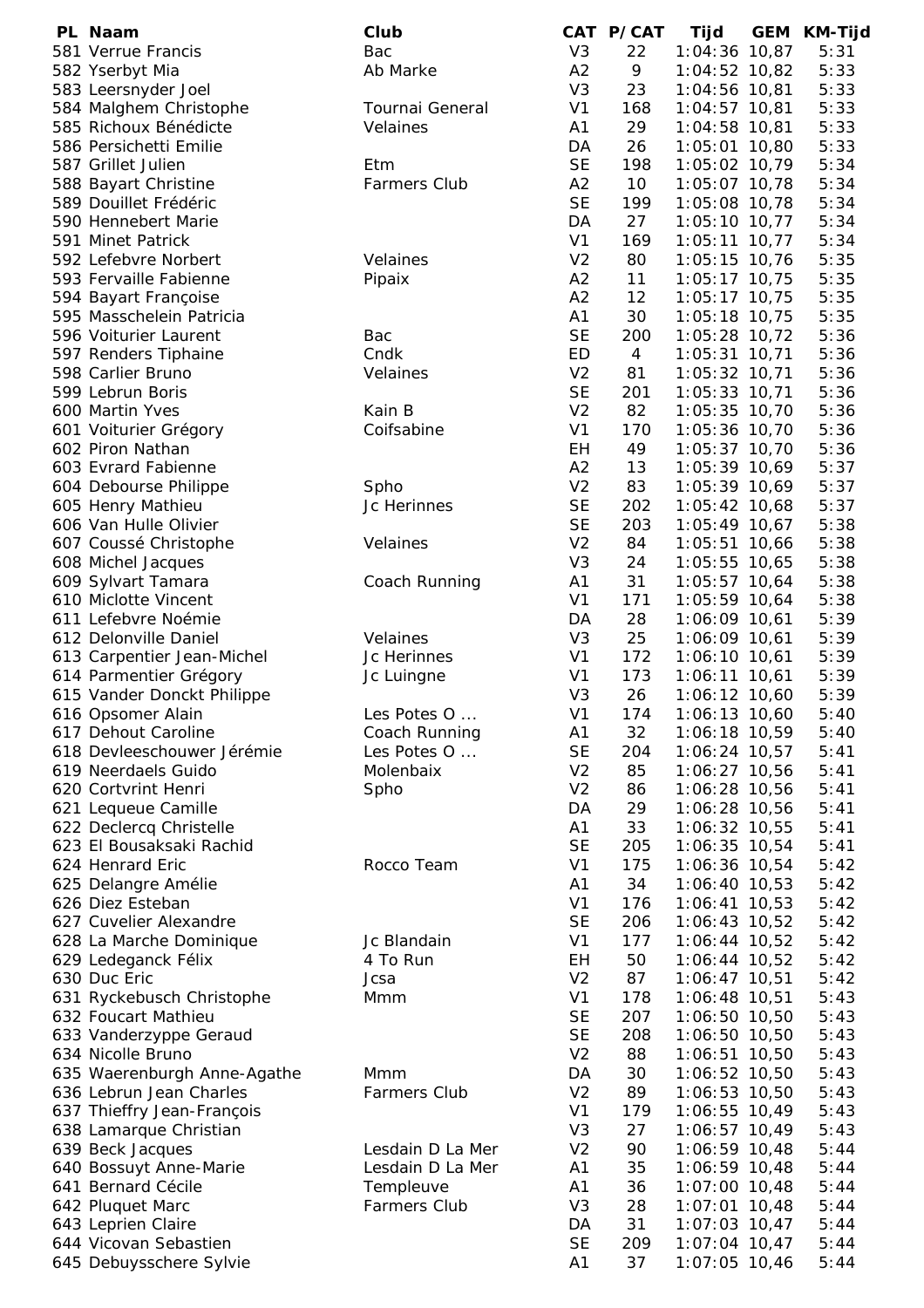| PL Naam                  | Club                  |                | CAT P/CAT      | Tijd            | <b>GEM</b> | <b>KM-Tijd</b> |
|--------------------------|-----------------------|----------------|----------------|-----------------|------------|----------------|
| 646 Decaluwé Pierre      | Cndk                  | V <sub>3</sub> | 29             | 1:07:06 10,46   |            | 5:44           |
| 647 Vandeputte Willy     | Jc Herinnes           | V <sub>3</sub> | 30             | 1:07:09 10,45   |            | 5:44           |
| 648 Hempte Sylvie        | Velaines              | A2             | 14             | 1:07:12 10,45   |            | 5:45           |
| 649 Caby Bernard         | Jcsa                  | V <sub>2</sub> | 91             | $1:07:13$ 10,44 |            | 5:45           |
| 650 De Wergifosse Alice  | <b>Tortues Meslin</b> | DA             | 32             | 1:07:16 10,44   |            | 5:45           |
| 651 Vincq Manuel         | Spho                  | <b>SE</b>      | 210            | $1:07:20$ 10,43 |            | 5:45           |
| 652 Landrieu Aurélien    |                       | <b>SE</b>      | 211            | 1:07:32 10,39   |            | 5:46           |
| 653 Horinque Justine     | Cndk                  | ED             | 5              | $1:07:33$ 10,39 |            | 5:46           |
| 654 Goeders Claudy       |                       | V <sub>2</sub> | 92             | $1:07:33$ 10,39 |            | 5:46           |
| 655 Vandenhoven Benjamin |                       | <b>SE</b>      | 212            | $1:07:41$ 10,37 |            | 5:47           |
| 656 Leroi Melissa        |                       | DA             | 33             | $1:07:45$ 10,36 |            | 5:47           |
| 657 Malice Barbara       | <b>Farmers Club</b>   | A1             | 38             | $1:07:46$ 10,36 |            | 5:48           |
| 658 Mariage Jérôme       | Jupiteam              | <b>SE</b>      | 213            | $1:07:51$ 10,35 |            | 5:48           |
| 659 Mailly Roland        | Jcsa                  | V <sub>3</sub> | 31             | $1:07:53$ 10,34 |            | 5:48           |
| 660 Demelenne Pascal     |                       | V <sub>1</sub> |                |                 |            |                |
|                          |                       |                | 180            | $1:07:53$ 10,34 |            | 5:48           |
| 661 Destrebecq Gery      | Spho                  | V <sub>2</sub> | 93             | $1:07:54$ 10,34 |            | 5:48           |
| 662 Lefebvre Pierrick    |                       | <b>SE</b>      | 214            | $1:07:54$ 10,34 |            | 5:48           |
| 663 Deconinck Maxime     |                       | <b>SE</b>      | 215            | $1:07:59$ 10,33 |            | 5:49           |
| 664 Leclercq Manon       | Coach Running         | ED             | 6              | $1:08:00$ 10,32 |            | 5:49           |
| 665 Leclercq Margot      |                       | ED             | $\overline{7}$ | $1:08:01$ 10,32 |            | 5:49           |
| 666 Denierbe Nadrin      |                       | <b>EH</b>      | 51             | 1:08:05 10,31   |            | 5:49           |
| 667 Vandenabeele Tommy   |                       | <b>SE</b>      | 216            | $1:08:11$ 10,30 |            | 5:50           |
| 668 Catteau Vincent      |                       | V <sub>2</sub> | 94             | 1:08:12 10,29   |            | 5:50           |
| 669 Gaillez Virginie     | Jc Blandain           | A <sub>1</sub> | 39             | 1:08:15 10,29   |            | 5:50           |
| 670 Cappon Bernard       |                       | V <sub>3</sub> | 32             | 1:08:20 10,27   |            | 5:50           |
| 671 Etienne Lysiane      |                       | DA             | 34             | $1:08:22$ 10,27 |            | 5:51           |
| 672 Cornez Lutgarde      |                       | A <sub>1</sub> | 40             | $1:08:31$ 10,25 |            | 5:51           |
| 673 Lequenne Laetitia    | Jc Blandain           | A1             | 41             | $1:08:34$ 10,24 |            | 5:52           |
| 674 Mauroy Frédéric      | Spho                  | V <sub>2</sub> | 95             | $1:08:46$ 10,21 |            | 5:53           |
| 675 Leplae Jean-Yves     | Floc                  | V <sub>2</sub> | 96             | 1:08:52 10,19   |            | 5:53           |
| 676 Magy Francois        |                       | <b>SE</b>      | 217            | $1:08:52$ 10,19 |            | 5:53           |
| 677 Vandoorne Franky     | Jcsa                  | V <sub>2</sub> | 97             | $1:08:53$ 10,19 |            | 5:53           |
|                          | Sukcestfou            |                | 42             |                 |            |                |
| 678 Potar Sylvia         |                       | A <sub>1</sub> |                | 1:08:53 10,19   |            | 5:53           |
| 679 Delille Aurélie      |                       | DA             | 35             | 1:08:53 10,19   |            | 5:53           |
| 680 Vandenbulcke Ruben   |                       | <b>SE</b>      | 218            | 1:08:55 10,19   |            | 5:53           |
| 681 Cornu Samuel         | Jupiteam              | <b>SE</b>      | 219            | $1:08:57$ 10,18 |            | 5:54           |
| 682 Waeles Anne Sophie   |                       | A <sub>1</sub> | 43             | 1:09:04 10,16   |            | 5:54           |
| 683 Werbrouck Laurent    |                       | <b>SE</b>      | 220            | 1:09:06 10,16   |            | 5:54           |
| 684 Verdy Romain         |                       | <b>SE</b>      | 221            | 1:09:12 10,14   |            | 5:55           |
| 685 Solbreux Véronique   |                       | A <sub>1</sub> | 44             | 1:09:14 10,14   |            | 5:55           |
| 686 Henrard Frédéric     | Rocco Team            | V <sub>1</sub> | 181            | 1:09:20 10,13   |            | 5:56           |
| 687 Maillet Eric         | Triath                | V <sub>1</sub> | 182            | $1:09:21$ 10,12 |            | 5:56           |
| 688 Simonart David       |                       | V <sub>1</sub> | 183            | $1:09:24$ 10,12 |            | 5:56           |
| 689 Dermaut Luc          | <b>Farmers Club</b>   | V <sub>2</sub> | 98             | $1:09:31$ 10,10 |            | 5:56           |
| 690 Dubois Célia         |                       | DA             | 36             | $1:09:32$ 10,10 |            | 5:57           |
| 691 Bot Jean-Luc         | Ecla                  | V <sub>3</sub> | 33             | 1:09:33 10,09   |            | 5:57           |
| 692 Deberdt Dany         | Mmm                   | V <sub>3</sub> | 34             | $1:09:40$ 10,08 |            | 5:57           |
| 693 Vangheluwe Patrick   | Velaines              | V <sub>2</sub> | 99             | $1:09:44$ 10,07 |            | 5:58           |
| 694 Vanderhaegen Jacques | Velaines              | V <sub>2</sub> | 100            | 1:09:48 10,06   |            | 5:58           |
| 695 De Plaen Elea        |                       | DA             | 37             | 1:09:51 10,05   |            | 5:58           |
| 696 Axensalva Renaud     |                       | V <sub>1</sub> | 184            | $1:10:01$ 10,03 |            | 5:59           |
| 697 Wauquiez Bernard     | Bac                   | V <sub>3</sub> | 35             | 1:10:02 10,02   |            | 5:59           |
| 698 Vermeulen Stéphane   | Zp Vales              | V <sub>2</sub> | 101            | $1:10:04$ 10,02 |            | 5:59           |
| 699 Monard Mélanie       |                       | DA             | 38             |                 |            |                |
|                          |                       |                |                | $1:10:13$ 10,00 |            | 6:00           |
| 700 Desmarescaux Damien  |                       | V <sub>1</sub> | 185            | $1:10:13$ 10,00 |            | 6:00           |
| 701 Guilbert Clara       |                       | ED             | 8              | $1:10:16$ 9,99  |            | 6:00           |
| 702 Menart Cédric        | Bac                   | <b>SE</b>      | 222            | 1:10:16         | 9,99       | 6:00           |
| 703 Mahut Olivier        |                       | V <sub>1</sub> | 186            | 1:10:17         | 9,99       | 6:00           |
| 704 Bertrand Thomas      |                       | <b>SE</b>      | 223            | $1:10:19$ 9,98  |            | 6:01           |
| 705 Biltresse Michel     | Kain B                | V <sub>4</sub> | $\overline{4}$ | 1:10:20         | 9,98       | 6:01           |
| 706 Barbier Bernard      | Velaines              | V <sub>3</sub> | 36             | $1:10:22$ 9,98  |            | 6:01           |
| 707 Di Vita Rocco        | Jcsa                  | V <sub>3</sub> | 37             | 1:10:22         | 9,98       | 6:01           |
| 708 Casier Ariane        | Spho                  | A <sub>3</sub> | $\overline{2}$ | 1:10:23         | 9,97       | 6:01           |
| 709 D Hondt Sandrine     | Jc Des Collines       | A <sub>1</sub> | 45             | $1:10:30$ 9,96  |            | 6:02           |
| 710 Deplanque Chantal    | Jc Blandain           | A2             | 15             | $1:10:30$ 9,96  |            | 6:02           |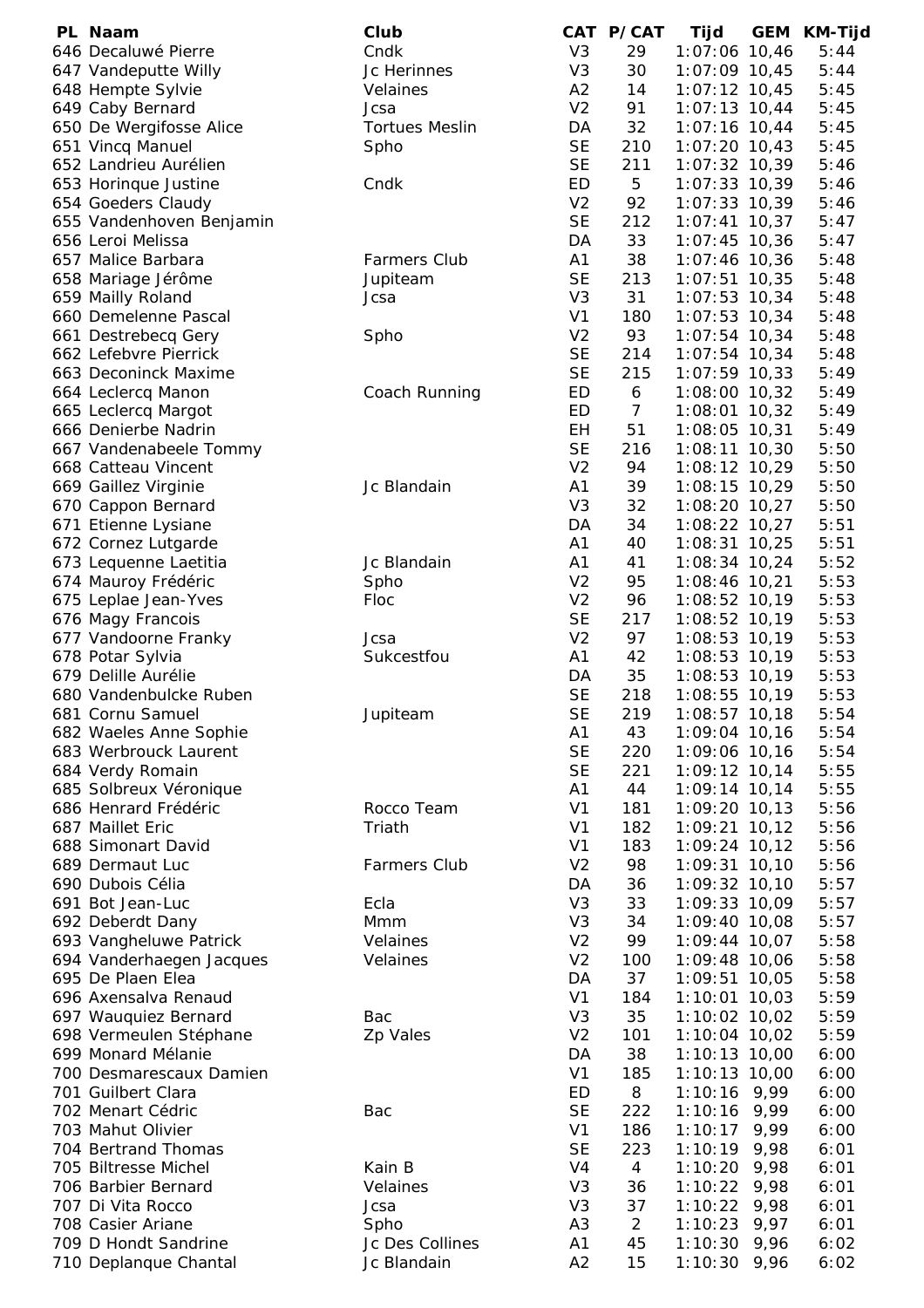| PL Naam                      | Club                     |                | CAT P/CAT      | Tijd           | <b>GEM</b> | KM-Tijd |
|------------------------------|--------------------------|----------------|----------------|----------------|------------|---------|
| 711 Mahieu Marina            | Vad                      | A2             | 16             | 1:10:30        | 9,96       | 6:02    |
| 712 Vanderstrichelen Sylvie  | Jc Des Collines          | A1             | 46             | 1:10:38        | 9,94       | 6:02    |
| 713 Teresinski Bernard       | Pipaix                   | V <sub>2</sub> | 102            | 1:10:57        | 9,89       | 6:04    |
| 714 Frédéric Marie-Chantal   | Velaines                 | A2             | 17             | 1:11:12        | 9,86       | 6:05    |
| 715 Pierquin Sabine          | Jc Herinnes              | A2             | 18             | 1:11:27        | 9,83       | 6:06    |
| 716 Lerouge Virginie         |                          | A1             | 47             | $1:11:29$ 9,82 |            | 6:07    |
| 717 Kensier Guillaume        |                          | V <sub>1</sub> | 187            | 1:11:31        | 9,82       | 6:07    |
|                              | Spho                     |                |                |                |            |         |
| 718 Lebrun Lucien            |                          | EH             | 52             | 1:11:33        | 9,81       | 6:07    |
| 719 Archelon Laura           | Rusta                    | <b>ED</b>      | 9              | $1:11:39$ 9,80 |            | 6:07    |
| 720 Wattecamps Rémi          |                          | EH             | 53             | $1:11:39$ 9,80 |            | 6:07    |
| 721 Bausier Philippe         |                          | V <sub>2</sub> | 103            | 1:11:47        | 9,78       | 6:08    |
| 722 Van Coppenolle Guillaume |                          | <b>SE</b>      | 224            | 1:11:49        | 9,77       | 6:08    |
| 723 Rosseel Livine           |                          | DA             | 39             | 1:11:59        | 9,75       | 6:09    |
| 724 Thémont Laurie           | <b>Et Chievres</b>       | DA             | 40             | 1:12:07        | 9,73       | 6:10    |
| 725 Dutilleul Anne-Marie     | Velaines                 | A <sub>3</sub> | 3              | 1:12:11        | 9,73       | 6:10    |
| 726 Orlandi Jean-Marie       | Templeuve                | V <sub>3</sub> | 38             | 1:12:12        | 9,72       | 6:10    |
| 727 Peutte Sylvie            | Velaines                 | A <sub>1</sub> | 48             | 1:12:20        | 9,71       | 6:11    |
|                              |                          | V <sub>1</sub> |                |                |            |         |
| 728 Van Nerom Eddy           | Anderlecht               |                | 188            | 1:12:40        | 9,66       | 6:13    |
| 729 Duquesne François        |                          | <b>SE</b>      | 225            | 1:12:41        | 9,66       | 6:13    |
| 730 Duchatelet Xavier        |                          | <b>SE</b>      | 226            | 1:12:43        | 9,65       | 6:13    |
| 731 Nauw Fréderique          |                          | DA             | 41             | 1:12:44        | 9,65       | 6:13    |
| 732 Antain Gauthier          |                          | EH             | 54             | 1:12:46        | 9,65       | 6:13    |
| 733 Blocqueau Anne           | Rusta                    | A <sub>1</sub> | 49             | 1:12:46        | 9,65       | 6:13    |
| 734 Blondiaux Mélanie        |                          | DA             | 42             | 1:12:53        | 9,63       | 6:14    |
| 735 Cochez Margot            | Bac                      | DA             | 43             | 1:13:09        | 9,60       | 6:15    |
| 736 Frederic Tiphene         | Bac                      | DA             | 44             | 1:13:09        | 9,60       | 6:15    |
| 737 Delbart Emilie           |                          | DA             | 45             |                |            | 6:16    |
|                              |                          |                |                | 1:13:17        | 9,58       |         |
| 738 Dumoulin Marie-Laure     | <b>Farmers Club</b>      | DA             | 46             | 1:13:17        | 9,58       | 6:16    |
| 739 Maton Caroline           | Coach Running            | A1             | 50             | 1:13:21        | 9,57       | 6:16    |
| 740 Rosez Virginie           | Jc Luingne               | DA             | 47             | 1:13:35        | 9,54       | 6:17    |
| 741 Grulois Dimitri          | Accros 5 Clochers        | V <sub>1</sub> | 189            | 1:13:44        | 9,52       | 6:18    |
| 742 Hostens Christelle       |                          | A2             | 19             | 1:13:47        | 9,51       | 6:18    |
| 743 Tistan Manon             | Cndk                     | ED             | 10             | 1:13:51        | 9,51       | 6:19    |
| 744 Delonville Alain         | Velaines                 | V <sub>3</sub> | 39             | $1:14:18$ 9,45 |            | 6:21    |
| 745 Biancato Nicolas         | Classic Runn             | <b>SE</b>      | 227            | $1:14:24$ 9,44 |            | 6:22    |
| 746 Santy Justine            | Coach Running            | DA             | 48             | $1:14:27$ 9,43 |            | 6:22    |
| 747 Smette Sabine            | <b>Running Bananas</b>   | A <sub>1</sub> | 51             | $1:14:27$ 9,43 |            | 6:22    |
|                              |                          |                |                |                |            |         |
| 748 Declercq Anne Sophie     |                          | A1             | 52             | $1:14:29$ 9,42 |            | 6:22    |
| 749 Vanhauwaert Aurélie      | Velaines                 | DA             | 49             | 1:14:31        | 9,42       | 6:22    |
| 750 Marquant Thierry         | Jc Herinnes              | V <sub>2</sub> | 104            | 1:14:32        | 9,42       | 6:22    |
| 751 Guysens Francis          | Coach Running            | V <sub>3</sub> | 40             | 1:14:38        | 9,41       | 6:23    |
| 752 Calais Stéphanie         |                          | DA             | 50             | 1:14:43        | 9,40       | 6:23    |
| 753 Dufour Line              | Velaines                 | A2             | 20             | 1:14:46        | 9,39       | 6:23    |
| 754 Moulin Jean-Pierre       | Les Gens D Ere           | V <sub>2</sub> | 105            | 1:14:46        | 9,39       | 6:23    |
| 755 Dhaene Ann               | Grijsloke                | A <sub>3</sub> | $\overline{4}$ | 1:14:47        | 9,39       | 6:24    |
| 756 Vandenbulcke Melanie     |                          | DA             | 51             | 1:14:59        | 9,36       | 6:25    |
| 757 Demanet Sophie           | <b>B Betes De Course</b> | A <sub>1</sub> | 53             | 1:15:15        | 9,33       | 6:26    |
|                              |                          |                |                |                |            |         |
| 758 Lofek Alexis             |                          | <b>SE</b>      | 228            | 1:15:16        | 9,33       | 6:26    |
| 759 Ledoux Mireille          | <b>B</b> Betes De Course | A <sub>1</sub> | 54             | 1:15:25        | 9,31       | 6:27    |
| 760 Desprez Angele           | Rusta                    | A <sub>1</sub> | 55             | 1:15:29        | 9,30       | 6:27    |
| 761 Bequet Yannick           |                          | A <sub>1</sub> | 56             | 1:15:31        | 9,30       | 6:27    |
| 762 Sierens Florent          |                          | <b>SE</b>      | 229            | 1:15:33        | 9,29       | 6:27    |
| 763 Garuccio Caroline        | Maison Du Bi             | A <sub>1</sub> | 57             | 1:15:37        | 9,28       | 6:28    |
| 764 Veeckman Maryline        | Velaines                 | A1             | 58             | 1:15:42        | 9,27       | 6:28    |
| 765 Hurteux Véronique        |                          | A <sub>1</sub> | 59             | 1:15:50        | 9,26       | 6:29    |
| 766 Dewattine Marc           | <b>B</b> jb              | V <sub>2</sub> | 106            | 1:15:51        | 9,26       | 6:29    |
|                              |                          | V <sub>3</sub> |                |                |            |         |
| 767 Malaterre Gilles         | No Macadam Star          |                | 41             | 1:16:11        | 9,21       | 6:31    |
| 768 Maillet Vanessa          |                          | DA             | 52             | 1:16:16        | 9,20       | 6:31    |
| 769 Dubreucq Laureen         |                          | ED             | 11             | 1:16:24        | 9,19       | 6:32    |
| 770 Vanneste Christophe      |                          | V <sub>1</sub> | 190            | 1:16:31        | 9,17       | 6:32    |
| 771 Maillet Cindy            |                          | DA             | 53             | 1:16:34        | 9,17       | 6:33    |
| 772 François Dolores         | Spho                     | A <sub>1</sub> | 60             | $1:16:49$ 9,14 |            | 6:34    |
| 773 Boonaert Hilaire         | Jcsa                     | V <sub>3</sub> | 42             | $1:16:49$ 9,14 |            | 6:34    |
| 774 Wibaut Isabelle          |                          | DA             | 54             | 1:16:50        | 9,14       | 6:34    |
| 775 Vanoverskelds Aurore     | Coach Running            | DA             | 55             | $1:17:05$ 9,11 |            | 6:35    |
|                              |                          |                |                |                |            |         |